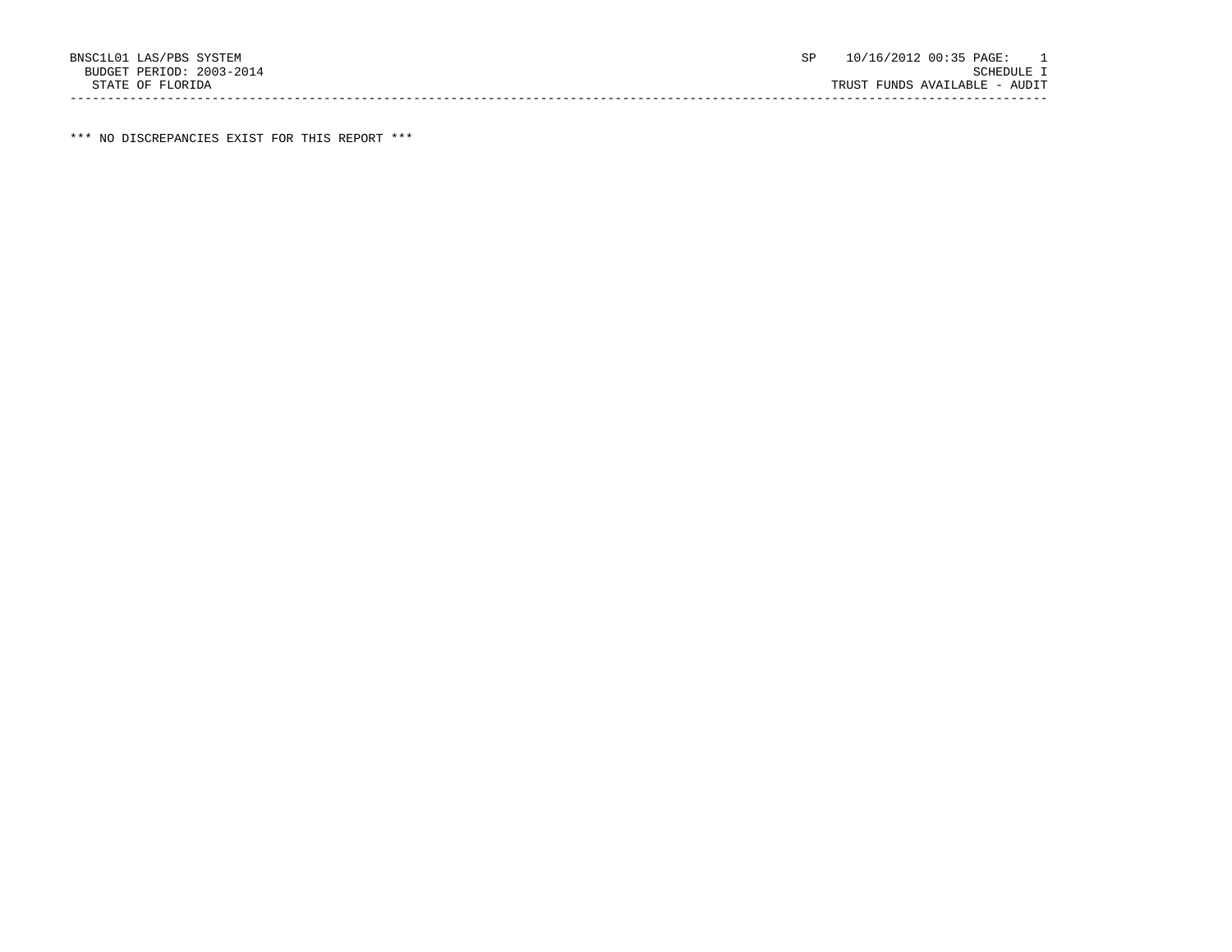BNSC1L01 LAS/PBS SYSTEM SP 10/16/2012 00:35 PAGE: 1

TRUST FUNDS AVAILABLE

| COL A01<br>ACT PR YR | COL A02 | COL A03<br>CURR YR EST AGY REOUEST AGY REO N/R | COL A04 |
|----------------------|---------|------------------------------------------------|---------|
|                      |         | EXP 2011-12 EXP 2012-13 FY 2013-14 FY 2013-14  |         |
|                      |         |                                                |         |

AGENCY/HEALTH CARE ADMIN 68000000

FUND: HEALTH CARE TRUST FUND 2003

SECTION I: DETAIL OF REVENUES

|                            | REVENUE CAP<br>CODE | SVC<br>CHG % | AUTH    | MATCHING %<br>ST I/C LOC I/C |      | CFDA<br>NO. |              |             |             |  |
|----------------------------|---------------------|--------------|---------|------------------------------|------|-------------|--------------|-------------|-------------|--|
|                            |                     |              |         |                              |      |             |              |             |             |  |
| 03 US GRANT BKGD SCREENING | 000700 NO           | 0.0          | VARIOUS | 0.00                         | 0.00 | 93.506      | 805,992      | 1,622,590   | 496,931     |  |
| 04 US GRANTS - TITLE XVIII | 000700 NO           | 0.0          | VARIOUS | 0.00                         | 0.00 | 93.777      | 2,539,204    | 10,689,473  | 10,689,473  |  |
| 07 US GRANTS - TITLE XIX   | 000700 NO           | 0.0          | 483     | 0.00                         | 0.00 | 93.778      | 1,089,458    | 6,918,319   | 6,918,319   |  |
| 08 FINES, FORFEITURES, JUD | 001200 NO           | 8.0          | VARIOUS | 0.00                         | 0.00 |             | 3,702,832    | 3,810,698   | 3,810,698   |  |
| 20 US GRANTS -CLIA         | 000700 NO           | 0.0          | 483     | 0.00                         | 0.00 | 93.777      | 517,481      | 2,650,267   | 2,650,267   |  |
| 40 TAXES                   | 000300 YES 8.0      |              | 408.20  | 0.00                         | 0.00 |             | 16, 137, 714 | 15,275,168  | 15,275,168  |  |
| 41 FEES                    | 000100 YES 8.0      |              | VARIOUS | 0.00                         | 0.00 |             | 8,676,515    | 8,500,000   | 8,500,000   |  |
| 42 LICENSES AND PERMITS    | 000200 YES 8.0      |              | VARIOUS | 0.00                         | 0.00 |             | 19,680,915   | 17,124,722  | 17,124,722  |  |
| 49 ARRA GRANTS             | 000750 NO           | 0.0          | 483     | 0.00                         | 0.00 | 93.777      | 76,957       | 248,149,426 | 87,154,640  |  |
| 58 REFUNDS & MISC REIMBURS | 001800 NO           | 0.0          | 215     | 0.00                         | 0.00 |             | 16,462       |             |             |  |
| 69 TRANSFER FROM WI AGENCY | 001500 NO           | 0.0          | VARIOUS | 0.00                         | 0.00 |             | 183,437      |             |             |  |
| 82 TRANSFERS IN<br>- HSMV  | 001600 NO           | 0.0          | 765.544 | 0.00                         | 0.00 |             | 53,761       |             |             |  |
| 85 US GRANTS -<br>INDIRECT | 000700 NO           | 0.0          | 483     | 0.00                         | 0.00 | 93.777      | 952,387      | 888,733     | 888,733     |  |
| 91 TRANSFER IN FROM DBPR   | 001500 NO           | 0.0          | 409     | 0.00                         | 0.00 |             | 605,417,915  | 578,300,000 | 573,300,000 |  |
| 91 CIGARETTE TAXES (DBRP)  | 001500 NO           | 0.0          | 409     | 0.00                         | 0.00 |             | 244,351,209  | 270,000,000 | 270,000,000 |  |
|                            |                     |              |         |                              |      |             |              |             |             |  |

 TOTAL TO LINE B IN SECTION IV 904,202,239 1163,929,396 996,808,951 ============= ============= ============= =============

| SECTION II: DETAIL OF NONOPERATING EXPENDITURES |  |  |  |  |  |  |
|-------------------------------------------------|--|--|--|--|--|--|
|-------------------------------------------------|--|--|--|--|--|--|

|                                           | OBJECT | TRANSFER | CFDA |            |            |            |  |
|-------------------------------------------|--------|----------|------|------------|------------|------------|--|
|                                           | CODE   | TO BE    | NO.  |            |            |            |  |
|                                           |        |          |      |            |            |            |  |
| 02 REFUNDS OF STATE REVENUES              | 860000 |          |      | 270,448    |            |            |  |
| 08 TR/DOH/CERT NURSING ASST               | 810000 | 64100200 |      | 122,222    | 225,000    | 225,000    |  |
| 11 TR/FDLE/LEVEL 2 SCREENINGS             | 810000 | 71700200 |      | 81,180     | 100,000    | 100,000    |  |
| 12 TR/FDLE/NATL BACKGROUND CHECK GRANT    | 810000 |          |      |            | 122,000    |            |  |
| 20 STATE TRUST FUND RESERVE               | 999000 |          |      |            |            | 1,080,258  |  |
| 39 TR/DOH/LOCAL HEALTH COUNCIL            | 810000 | 64400200 |      | 1,108,529  | 1,300,000  | 1,300,000  |  |
| 65 TR/SECTION 215.32                      | 810000 |          |      | 12,000,000 | 12,000,000 |            |  |
| 70 TR/TOBACCO SURCHARGE/DOH BIOMEDICAL TF | 810000 |          |      | 25,244,766 | 25,000,000 | 25,000,000 |  |
| 85 TRANSFER TO ADMIN TF (2021)            | 810000 | 68200000 |      | 14,685,006 | 9,480,423  | 9,878,336  |  |
| 91 SERVICE CHARGE TO GENERAL REVENUE      | 880000 |          |      | 3,905,419  | 3,576,847  | 3,576,847  |  |
|                                           |        |          |      |            |            |            |  |
| TOTAL TO LINE E IN SECTION IV             |        |          |      | 57,417,570 | 51,804,270 | 41,160,441 |  |
|                                           |        |          |      |            |            |            |  |

SECTION III: ADJUSTMENTS

**OBJECT CODE**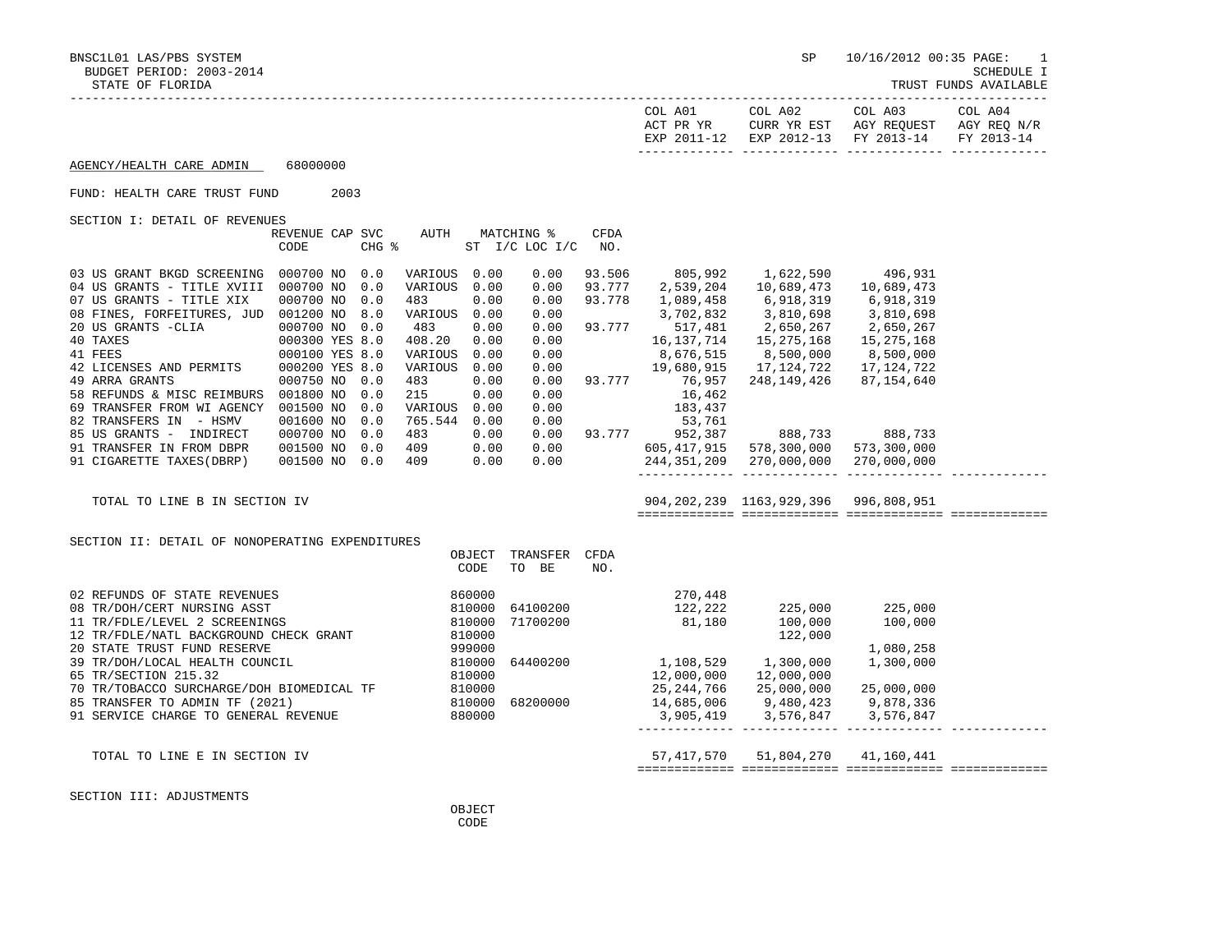| BNSC1L01 LAS/PBS SYSTEM<br>BUDGET PERIOD: 2003-2014<br>STATE OF FLORIDA                                                                                                                                                                                                             |                                                                                        | -------------------------                                                                                 | SP                                                                                                                                                                                                   | 10/16/2012 00:35 PAGE:                                                                                    | 2<br>SCHEDULE I<br>TRUST FUNDS AVAILABLE |
|-------------------------------------------------------------------------------------------------------------------------------------------------------------------------------------------------------------------------------------------------------------------------------------|----------------------------------------------------------------------------------------|-----------------------------------------------------------------------------------------------------------|------------------------------------------------------------------------------------------------------------------------------------------------------------------------------------------------------|-----------------------------------------------------------------------------------------------------------|------------------------------------------|
|                                                                                                                                                                                                                                                                                     |                                                                                        |                                                                                                           | COL A01 COL A02                                                                                                                                                                                      | COL A03<br>ACT PR YR CURR YR EST AGY REQUEST AGY REQ N/R<br>EXP 2011-12 EXP 2012-13 FY 2013-14 FY 2013-14 | COL A04                                  |
| 68000000<br>AGENCY/HEALTH CARE ADMIN                                                                                                                                                                                                                                                |                                                                                        |                                                                                                           |                                                                                                                                                                                                      |                                                                                                           |                                          |
| FUND: HEALTH CARE TRUST FUND<br>2003                                                                                                                                                                                                                                                |                                                                                        |                                                                                                           |                                                                                                                                                                                                      |                                                                                                           |                                          |
| SECTION III: ADJUSTMENTS                                                                                                                                                                                                                                                            | OBJECT                                                                                 |                                                                                                           |                                                                                                                                                                                                      |                                                                                                           |                                          |
|                                                                                                                                                                                                                                                                                     | CODE                                                                                   |                                                                                                           |                                                                                                                                                                                                      |                                                                                                           |                                          |
| 01 09-30-11 REVERSIONS<br>01 POST CLOSING ADJUSTMENT<br>01 POST CLOSING ADJUSTMENT<br>02 POST CLOSING ADJ - REVENUE FROM DBPR<br>03 POST CLOSING ADJUSTMENT<br>04 POST CLOSING ADJUSTMENT<br>05 POST CLOSING ADJUSTMENT<br>11 POST CLOSING ADJUSTMENT<br>12 POST CLOSING ADJUSTMENT | 991000<br>991000<br>991000<br>991000<br>991000<br>991000<br>991000<br>991000<br>991000 | 251,095<br>51, 265, 294<br>25,648,791<br>56,850,130<br>805,182<br>25,160<br>244,766-<br>20,000-<br>50,596 |                                                                                                                                                                                                      |                                                                                                           |                                          |
| TOTAL TO LINE H IN SECTION IV                                                                                                                                                                                                                                                       |                                                                                        | 134,631,482                                                                                               |                                                                                                                                                                                                      |                                                                                                           |                                          |
| SECTION IV: SUMMARY                                                                                                                                                                                                                                                                 |                                                                                        |                                                                                                           |                                                                                                                                                                                                      |                                                                                                           |                                          |
| UNRESERVED FUND BALANCE - JULY 1<br>ADD: REVENUES (FROM SECTION I)<br>TOTAL FUNDS AVAILABLE (LINE A + LINE B)<br>LESS: OPERATING EXPENDITURES<br>LESS: NONOPERATING EXPENDITURES (SECTION II)<br>LESS: FIXED CAPITAL OUTLAY (TOTAL ONLY)                                            | (A)<br>(B)<br>(C)<br>(D)<br>(E)<br>(F)                                                 |                                                                                                           | 67,937,708 94,866,053 80,251,378<br>904, 202, 239 1163, 929, 396 996, 808, 951<br>972, 139, 947 1258, 795, 449 1077, 060, 329<br>954, 487, 806 1126, 739, 801 964, 110, 502<br>57,417,570 51,804,270 | 41,160,441                                                                                                | 78,794,288                               |
| UNRESERVED FUND BALANCE - JUNE 30 - BEFORE ADJ<br>NET ADJUSTMENTS (FROM SECTION III)                                                                                                                                                                                                | (G)<br>(H)                                                                             | 39,765,429–<br>134,631,482                                                                                | 80,251,378                                                                                                                                                                                           | 71,789,386                                                                                                |                                          |
| ADJUSTED UNRESERVED FUND BALANCE - JUNE 30                                                                                                                                                                                                                                          | (I)                                                                                    | 94,866,053                                                                                                | 80,251,378                                                                                                                                                                                           | 71,789,386                                                                                                |                                          |
| TOTAL UNRESERVED FUND BALANCE FROM STATEWIDE CFO FILE:                                                                                                                                                                                                                              |                                                                                        | 67,937,707                                                                                                |                                                                                                                                                                                                      |                                                                                                           |                                          |
| SCHEDULE IB: DETAIL OF UNRESERVED FUND BALANCE                                                                                                                                                                                                                                      | FUNDING SOURCE<br>STATE (S)<br>NONSTATE (N)                                            |                                                                                                           |                                                                                                                                                                                                      |                                                                                                           |                                          |
| 03 TRANSFER DBPR - CIGARETTE TAXES<br>15 FEES<br>16 LICENSES                                                                                                                                                                                                                        | S S<br>S<br>S                                                                          |                                                                                                           | 57,673,525 57,673,525 52,673,525<br>23,830,665 14,466,488 12,248,258<br>13, 361, 863 8, 111, 365 6, 867, 603                                                                                         |                                                                                                           |                                          |
| ADJUSTED UNRESERVED FUND BALANCE - JUNE 30                                                                                                                                                                                                                                          |                                                                                        |                                                                                                           | 94,866,053 80,251,378 71,789,386                                                                                                                                                                     |                                                                                                           |                                          |
|                                                                                                                                                                                                                                                                                     |                                                                                        |                                                                                                           |                                                                                                                                                                                                      |                                                                                                           |                                          |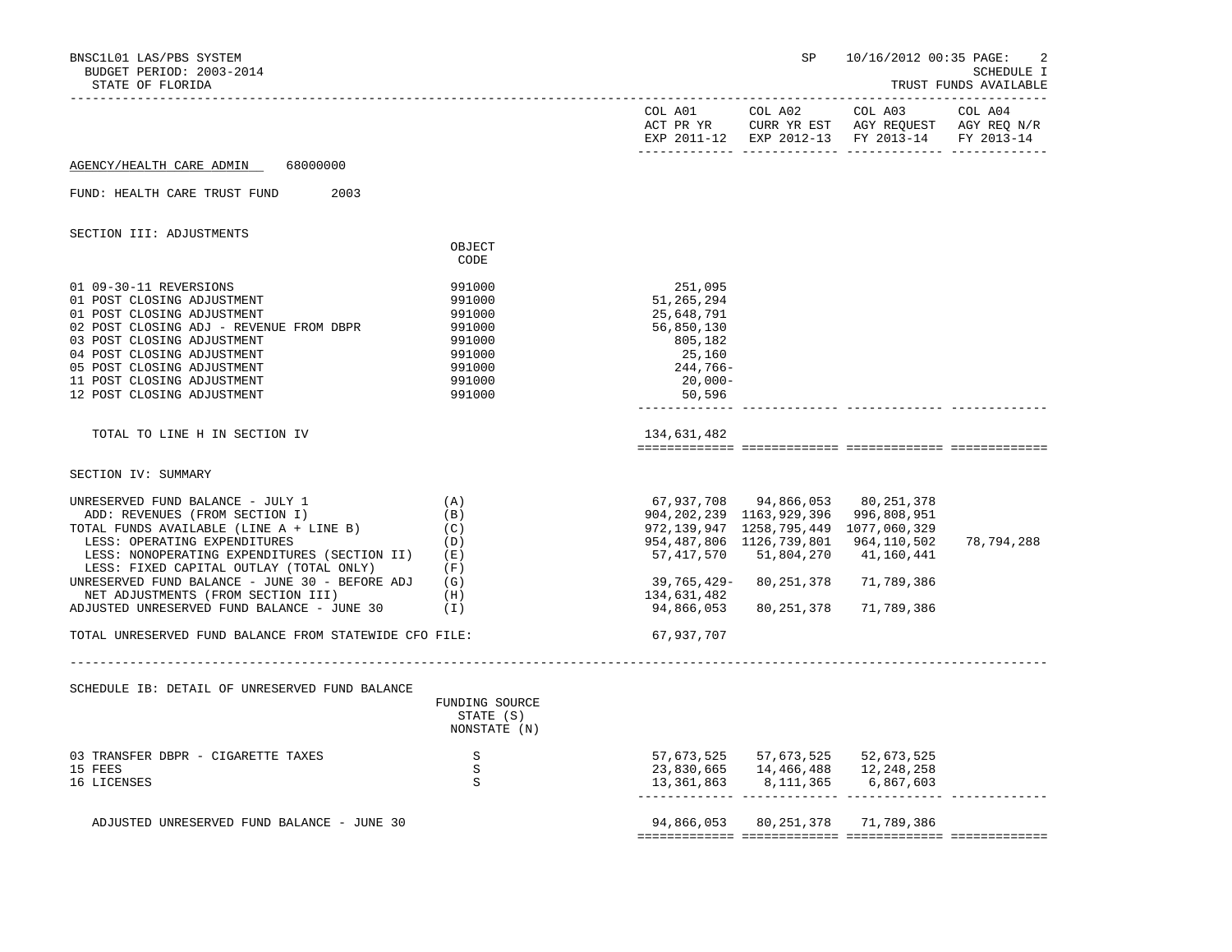BNSC1L01 LAS/PBS SYSTEM SP 10/16/2012 00:35 PAGE: 3

TRUST FUNDS AVAILABLE

| COL A01<br>ACT PR YR | COL A02 | COL A03<br>CURR YR EST AGY REOUEST AGY REO N/R | COL A04 |
|----------------------|---------|------------------------------------------------|---------|
|                      |         | EXP 2011-12 EXP 2012-13 FY 2013-14 FY 2013-14  |         |
|                      |         |                                                |         |

AGENCY/HEALTH CARE ADMIN 68000000

## FUND: ADMINISTRATIVE TRUST FUND 2021

SECTION I: DETAIL OF REVENUES

|                            | REVENUE CAP | SVC   | AUTH    | MATCHING %   |                 | CFDA   |              |           |           |  |
|----------------------------|-------------|-------|---------|--------------|-----------------|--------|--------------|-----------|-----------|--|
|                            | CODE        | CHG % |         | ST           | $I/C$ LOC $I/C$ | NO.    |              |           |           |  |
|                            |             |       |         |              |                 |        |              |           |           |  |
| 02 US GRANTS - TITLE XXI   | 000700 NO   | 0.0   | 409     | 30.63 C 0.00 |                 | 93.767 | 57,552       |           |           |  |
| 03 SALES OF SERVICE        | 001904 NO   | 8.0   | VARIOUS | 0.00         | 0.00            |        | 109,999      |           |           |  |
| 06 US GRANTS - TITLE XIX   | 000700 NO   | 0.0   | 409     | 50.00 C      | 0.00            | 93.778 | 2,254,240    | 4,000,000 | 4,000,000 |  |
| 07 FINES, FORFIETS, JUDGE  | 001500 NO   | 0.0   | 409     | 0.00         | 0.00            |        | 150          |           |           |  |
| 08 TRANSFER/HCTF(2003)     | 001500 NO   | 0.0   | 409     | 0.00         | 0.00            |        | 12, 121, 943 | 9,480,423 | 9,878,336 |  |
| 09 MEDICAID PROVIDER PROG  | 000750 NO   | 0.0   |         | 0.00         | 0.00            | 93.778 | 3,831,368    |           |           |  |
| 10 TRANSFER/MCTF(2474)     | 001500 NO   | 0.0   | 409     | 0.00         | 0.00            |        | 199,070,692  | 7,493,390 | 7,975,791 |  |
| 12 ST HEALTH INF EXCHANGE  | 000750 NO   | 0.0   |         | 0.00         | 0.00            | 93.719 | 50,535       |           |           |  |
| 44 TRANSFER FROM GDTF 2339 | 001500 NO   | 0.0   | 000     | 0.00         | 0.00            |        | 239,607      | 671,010   | 699,151   |  |
|                            |             |       |         |              |                 |        |              |           |           |  |

 TOTAL TO LINE B IN SECTION IV 217,736,086 21,644,823 22,553,278 ============= ============= ============= =============

SECTION II: DETAIL OF NONOPERATING EXPENDITURES

|                                       | OBJECT | TRANSFER | CFDA |           |         |         |  |
|---------------------------------------|--------|----------|------|-----------|---------|---------|--|
|                                       | CODE   | BE<br>TO | NO.  |           |         |         |  |
| 20 REFUND                             | 810000 |          |      | 32        |         |         |  |
| 50 TR/GR - SWCAP                      | 810000 | 68200000 |      | 572,824   | 514,701 | 514,701 |  |
| 60 SERVICE CHARGE TO GENERAL REVENUE  | 880000 |          |      | 6,373     |         |         |  |
|                                       |        |          |      |           |         |         |  |
| TOTAL TO LINE E IN SECTION IV         |        |          |      | 579,229   | 514,701 | 514,701 |  |
|                                       |        |          |      |           |         |         |  |
| SECTION III: ADJUSTMENTS              |        |          |      |           |         |         |  |
|                                       | OBJECT |          |      |           |         |         |  |
|                                       | CODE   |          |      |           |         |         |  |
| 01 CF "A" REVERSIONS 09/30/11         | 991000 |          |      | 482,988   |         |         |  |
| 03 POST CLOSING ADJUSTMENT            | 991000 |          |      | 456,815   |         |         |  |
| 05 POST CLOSING ADJUSTMENT TO REVENUE | 991000 |          |      | 2,563,113 |         |         |  |
|                                       |        |          |      |           |         |         |  |
| TOTAL TO LINE H IN SECTION IV         |        |          |      | 3,502,916 |         |         |  |
|                                       |        |          |      |           |         |         |  |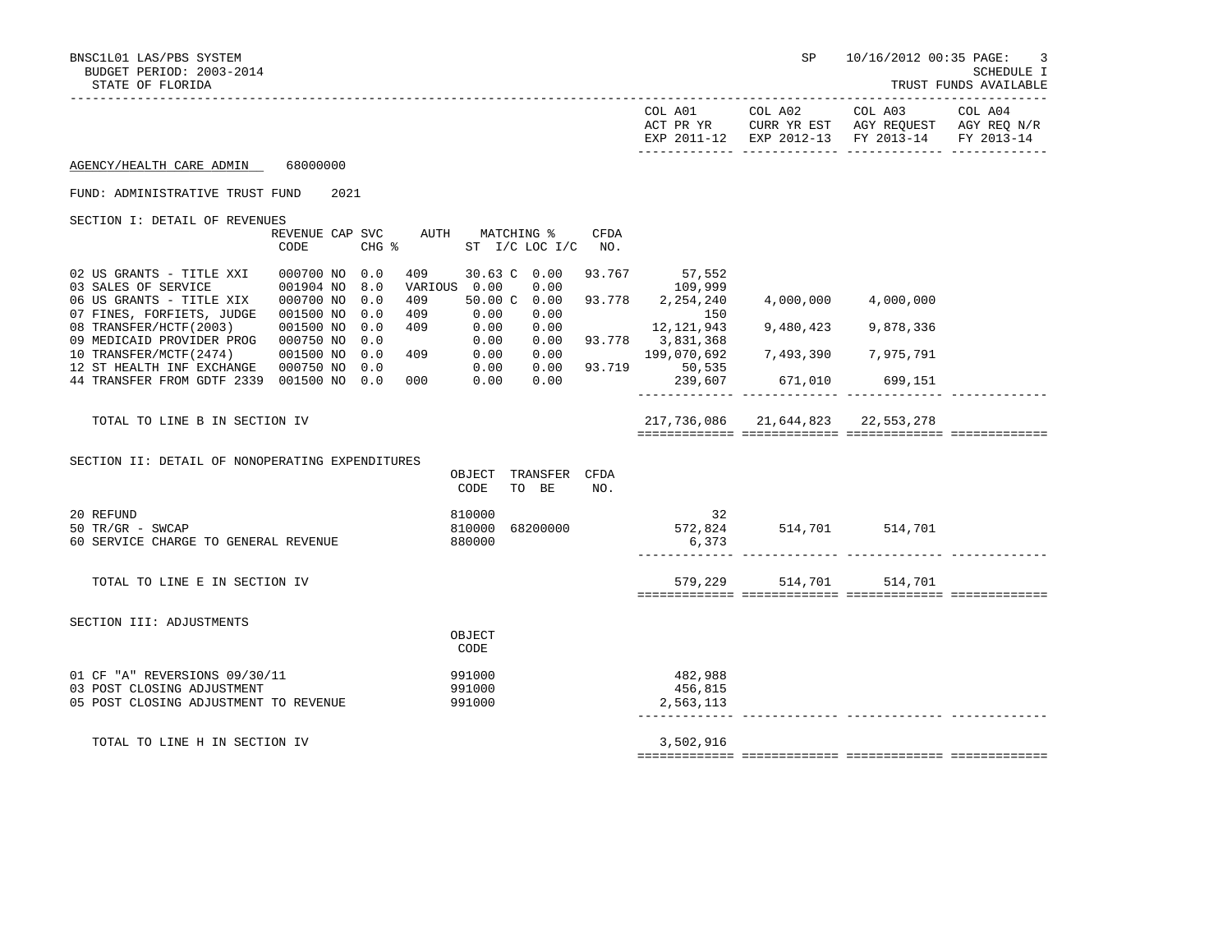| BNSC1L01 LAS/PBS SYSTEM<br>BUDGET PERIOD: 2003-2014<br>STATE OF FLORIDA                                                                                                                                                                                                                                                                                                        |                                                     |                                                             |                                                                                                         |      |                                                                            |                                                                      | SP 10/16/2012 00:35 PAGE:                                                                                 | 4<br><b>SCHEDULE I</b><br>TRUST FUNDS AVAILABLE |
|--------------------------------------------------------------------------------------------------------------------------------------------------------------------------------------------------------------------------------------------------------------------------------------------------------------------------------------------------------------------------------|-----------------------------------------------------|-------------------------------------------------------------|---------------------------------------------------------------------------------------------------------|------|----------------------------------------------------------------------------|----------------------------------------------------------------------|-----------------------------------------------------------------------------------------------------------|-------------------------------------------------|
|                                                                                                                                                                                                                                                                                                                                                                                |                                                     |                                                             |                                                                                                         |      |                                                                            | COL A01 COL A02                                                      | COL A03<br>ACT PR YR CURR YR EST AGY REQUEST AGY REQ N/R<br>EXP 2011-12 EXP 2012-13 FY 2013-14 FY 2013-14 | COL A04                                         |
| AGENCY/HEALTH CARE ADMIN 68000000                                                                                                                                                                                                                                                                                                                                              |                                                     |                                                             |                                                                                                         |      |                                                                            |                                                                      |                                                                                                           |                                                 |
| FUND: ADMINISTRATIVE TRUST FUND                                                                                                                                                                                                                                                                                                                                                | 2021                                                |                                                             |                                                                                                         |      |                                                                            |                                                                      |                                                                                                           |                                                 |
| SECTION IV: SUMMARY                                                                                                                                                                                                                                                                                                                                                            |                                                     |                                                             |                                                                                                         |      |                                                                            |                                                                      |                                                                                                           |                                                 |
| UNRESERVED FUND BALANCE - JULY 1<br>ADD: REVENUES (FROM SECTION I)<br>TOTAL FUNDS AVAILABLE (LINE A + LINE B)<br>LESS: OPERATING EXPENDITURES<br>LESS: NONOPERATING EXPENDITURES (SECTION II)<br>LESS: FIXED CAPITAL OUTLAY (TOTAL ONLY)<br>UNRESERVED FUND BALANCE - JUNE 30 - BEFORE ADJ<br>NET ADJUSTMENTS (FROM SECTION III)<br>ADJUSTED UNRESERVED FUND BALANCE - JUNE 30 |                                                     | (A)<br>(B)<br>(C)<br>(D)<br>(E)<br>(F)<br>(G)<br>(H)<br>(I) |                                                                                                         |      | 674-<br>217,736,086<br>217,735,412<br>579,229<br>$3,502,916-$<br>3,502,916 | 21,644,823<br>21,644,823<br>514,701 514,701                          | 22,553,278<br>22,553,278<br>220,659,099 21,130,122 22,038,577                                             | 1,624,846                                       |
| TOTAL UNRESERVED FUND BALANCE FROM STATEWIDE CFO FILE:                                                                                                                                                                                                                                                                                                                         |                                                     |                                                             |                                                                                                         |      | 674-                                                                       |                                                                      |                                                                                                           |                                                 |
| FUND: TOBACCO SETTLEMENT TF                                                                                                                                                                                                                                                                                                                                                    | 2122                                                |                                                             |                                                                                                         |      |                                                                            |                                                                      |                                                                                                           |                                                 |
| SECTION I: DETAIL OF REVENUES                                                                                                                                                                                                                                                                                                                                                  | REVENUE CAP SVC<br>CHG % ST I/C LOC I/C NO.<br>CODE |                                                             | AUTH MATCHING %                                                                                         | CFDA |                                                                            |                                                                      |                                                                                                           |                                                 |
| 01 TRANSFER IN FROM DFS $001500$ NO $0.0$<br>01 TRANSFER IN FROM DFS $001500$ NO $0.0$<br>01 TRANSFER FROM DFS                                                                                                                                                                                                                                                                 | 001500 NO 0.0 409 0.00 0.00                         |                                                             | $\begin{array}{cccc} 409 & \quad & 0.00 & \quad & 0.00 \ 409 & \quad & 0.00 & \quad & 0.00 \end{array}$ |      | 400,000                                                                    | 94,996,411 94,996,411 94,996,411<br>58,738,330 58,738,330 58,738,330 |                                                                                                           |                                                 |
| TOTAL TO LINE B IN SECTION IV                                                                                                                                                                                                                                                                                                                                                  |                                                     |                                                             |                                                                                                         |      |                                                                            |                                                                      | 154, 134, 741 153, 734, 741 153, 734, 741                                                                 |                                                 |
| SECTION II: DETAIL OF NONOPERATING EXPENDITURES                                                                                                                                                                                                                                                                                                                                |                                                     | CODE                                                        | OBJECT TRANSFER CFDA<br>TO BE                                                                           | NO.  |                                                                            |                                                                      |                                                                                                           |                                                 |
| 37 TR/DFS/TOBACCO CLEARING TF                                                                                                                                                                                                                                                                                                                                                  |                                                     |                                                             | 810000 43010100                                                                                         |      |                                                                            | 125,017 267,416                                                      |                                                                                                           |                                                 |
| TOTAL TO LINE E IN SECTION IV                                                                                                                                                                                                                                                                                                                                                  |                                                     |                                                             |                                                                                                         |      |                                                                            | 125,017 267,416                                                      |                                                                                                           |                                                 |
| SECTION III: ADJUSTMENTS                                                                                                                                                                                                                                                                                                                                                       |                                                     | OBJECT<br>CODE                                              |                                                                                                         |      |                                                                            |                                                                      |                                                                                                           |                                                 |
| 01 POST CLOSING ADJUSTMENT<br>02 POST CLOSING ADJUSTMENT<br>07 PRIOR YEAR ADJUSTMENT                                                                                                                                                                                                                                                                                           |                                                     | 991000<br>991000<br>991000                                  |                                                                                                         |      | 44,242-<br>311,657<br>125,017                                              |                                                                      |                                                                                                           |                                                 |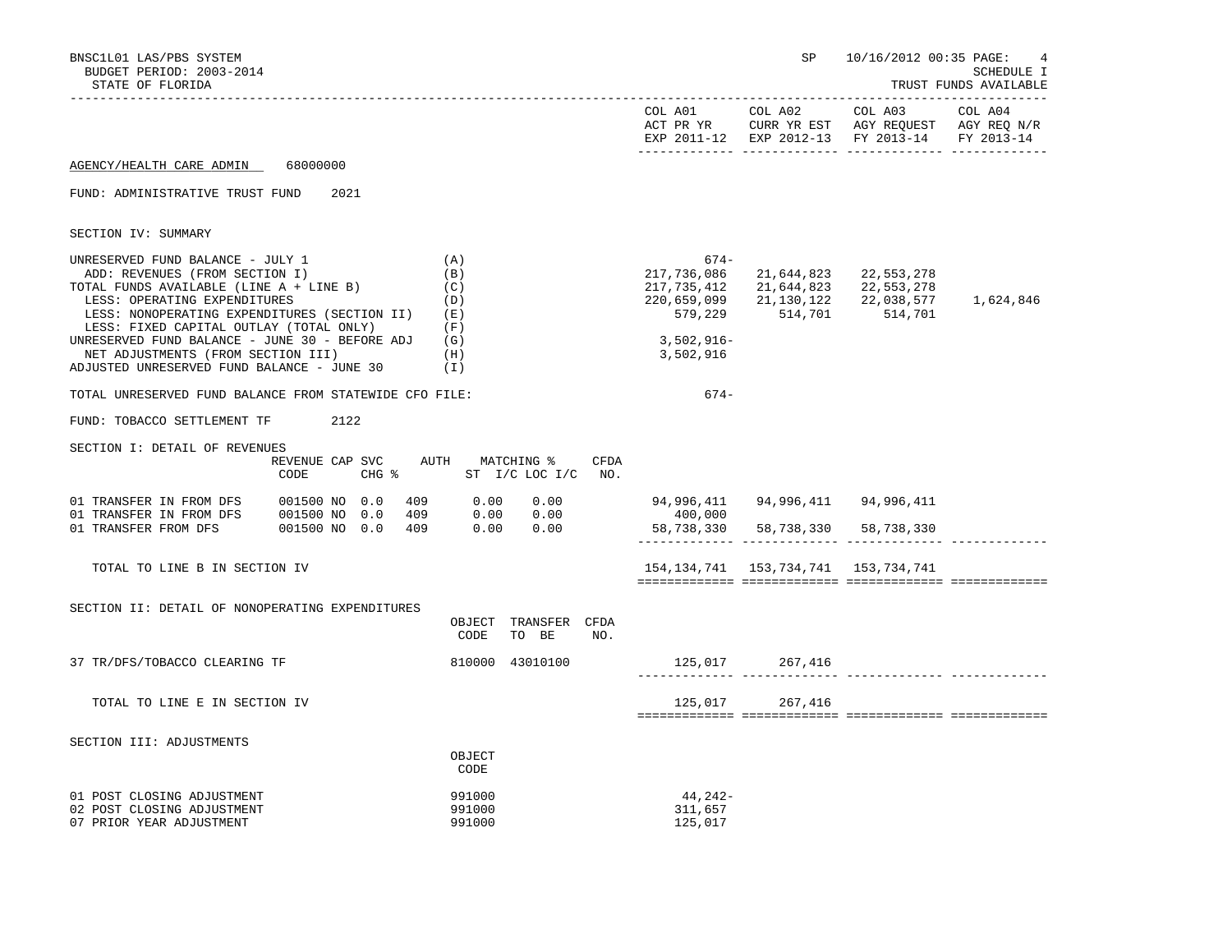| BNSC1L01 LAS/PBS SYSTEM<br>BUDGET PERIOD: 2003-2014<br>STATE OF FLORIDA                                                                                                                                                                                                                                                                                                        |                                                             |                                                            | SP                                                                                              | 10/16/2012 00:35 PAGE:                                                 | .5<br><b>SCHEDULE I</b><br>TRUST FUNDS AVAILABLE |
|--------------------------------------------------------------------------------------------------------------------------------------------------------------------------------------------------------------------------------------------------------------------------------------------------------------------------------------------------------------------------------|-------------------------------------------------------------|------------------------------------------------------------|-------------------------------------------------------------------------------------------------|------------------------------------------------------------------------|--------------------------------------------------|
|                                                                                                                                                                                                                                                                                                                                                                                |                                                             | COL A01                                                    | COL A02<br>EXP 2011-12 EXP 2012-13                                                              | COL A03<br>ACT PR YR CURR YR EST AGY REQUEST AGY REQ N/R<br>FY 2013-14 | COL A04<br>FY 2013-14                            |
| AGENCY/HEALTH CARE ADMIN<br>68000000                                                                                                                                                                                                                                                                                                                                           |                                                             |                                                            | _________________________________                                                               |                                                                        |                                                  |
| FUND: TOBACCO SETTLEMENT TF<br>2122                                                                                                                                                                                                                                                                                                                                            |                                                             |                                                            |                                                                                                 |                                                                        |                                                  |
| SECTION III: ADJUSTMENTS                                                                                                                                                                                                                                                                                                                                                       | OBJECT<br>CODE                                              |                                                            |                                                                                                 |                                                                        |                                                  |
| 08 ROUNDING                                                                                                                                                                                                                                                                                                                                                                    | 991000                                                      | $\mathbf{1}$                                               |                                                                                                 |                                                                        |                                                  |
| TOTAL TO LINE H IN SECTION IV                                                                                                                                                                                                                                                                                                                                                  |                                                             | 392,433                                                    |                                                                                                 |                                                                        |                                                  |
| SECTION IV: SUMMARY                                                                                                                                                                                                                                                                                                                                                            |                                                             |                                                            |                                                                                                 |                                                                        |                                                  |
| UNRESERVED FUND BALANCE - JULY 1<br>ADD: REVENUES (FROM SECTION I)<br>TOTAL FUNDS AVAILABLE (LINE A + LINE B)<br>LESS: OPERATING EXPENDITURES<br>LESS: NONOPERATING EXPENDITURES (SECTION II)<br>LESS: FIXED CAPITAL OUTLAY (TOTAL ONLY)<br>UNRESERVED FUND BALANCE - JUNE 30 - BEFORE ADJ<br>NET ADJUSTMENTS (FROM SECTION III)<br>ADJUSTED UNRESERVED FUND BALANCE - JUNE 30 | (A)<br>(B)<br>(C)<br>(D)<br>(E)<br>(F)<br>(G)<br>(H)<br>(I) | 154,134,741<br>125,017<br>$125,017-$<br>392,433<br>267,416 | 267,416<br>154, 134, 741 153, 734, 741<br>154, 134, 741 154, 002, 157<br>153,734,741<br>267,416 | 153,734,741<br>153,734,741<br>153,734,741                              |                                                  |
| TOTAL UNRESERVED FUND BALANCE FROM STATEWIDE CFO FILE:                                                                                                                                                                                                                                                                                                                         |                                                             |                                                            |                                                                                                 |                                                                        |                                                  |
| SCHEDULE IB: DETAIL OF UNRESERVED FUND BALANCE                                                                                                                                                                                                                                                                                                                                 | FUNDING SOURCE<br>STATE (S)<br>NONSTATE (N)                 |                                                            |                                                                                                 |                                                                        |                                                  |
| 01 TRANSFER DFS TOBACCO CLEARING TRUST FUND                                                                                                                                                                                                                                                                                                                                    | $\mathbb N$                                                 | 267,416                                                    |                                                                                                 | <u>___________</u> _________                                           |                                                  |
| ADJUSTED UNRESERVED FUND BALANCE - JUNE 30                                                                                                                                                                                                                                                                                                                                     |                                                             | 267,416                                                    |                                                                                                 |                                                                        |                                                  |
| FUND: QUALITY LONG-TERM CARE TF<br>2126                                                                                                                                                                                                                                                                                                                                        |                                                             |                                                            |                                                                                                 |                                                                        |                                                  |
| SECTION I: DETAIL OF REVENUES<br>REVENUE CAP SVC<br>CODE<br>$CHG$ $\frac{1}{6}$                                                                                                                                                                                                                                                                                                | AUTH MATCHING %<br>ST I/C LOC I/C NO.                       | CFDA                                                       |                                                                                                 |                                                                        |                                                  |
| 52 FINES, FORFEITURES & JU 001270 YES 8.0 4000239 0.00                                                                                                                                                                                                                                                                                                                         |                                                             | $0.00$ 93.778 2,162,269 1,824,013 1,824,013                |                                                                                                 |                                                                        |                                                  |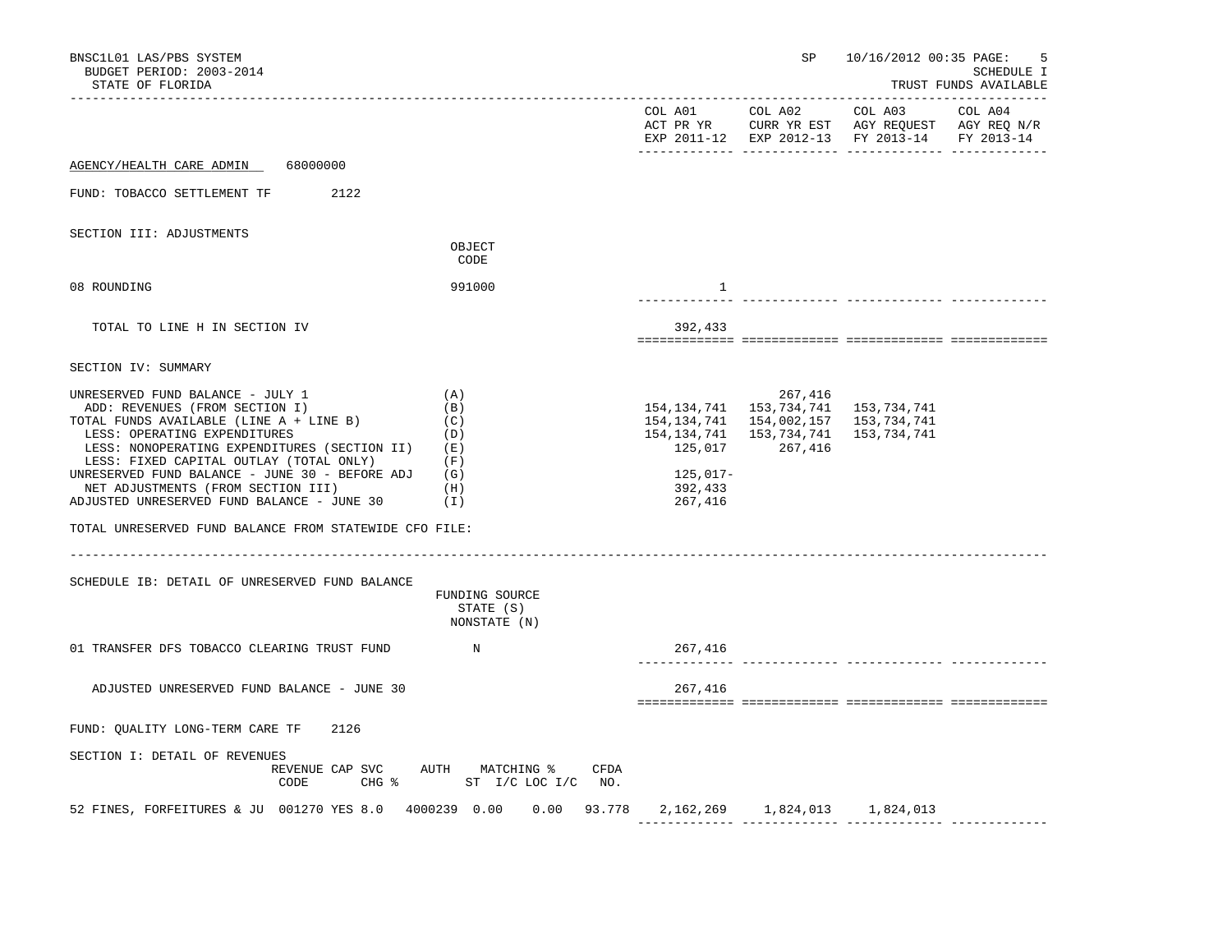| BNSC1L01 LAS/PBS SYSTEM<br>BUDGET PERIOD: 2003-2014<br>STATE OF FLORIDA                                                                                                                                                                                                                    |                                                                  |                      |                                                                                                                                                                                                                          | SP 10/16/2012 00:35 PAGE:                                                                                 | 6<br><b>SCHEDULE I</b><br>TRUST FUNDS AVAILABLE |
|--------------------------------------------------------------------------------------------------------------------------------------------------------------------------------------------------------------------------------------------------------------------------------------------|------------------------------------------------------------------|----------------------|--------------------------------------------------------------------------------------------------------------------------------------------------------------------------------------------------------------------------|-----------------------------------------------------------------------------------------------------------|-------------------------------------------------|
|                                                                                                                                                                                                                                                                                            |                                                                  |                      | COL A01 COL A02                                                                                                                                                                                                          | COL A03<br>ACT PR YR CURR YR EST AGY REQUEST AGY REQ N/R<br>EXP 2011-12 EXP 2012-13 FY 2013-14 FY 2013-14 | COL A04                                         |
| 68000000<br>AGENCY/HEALTH CARE ADMIN                                                                                                                                                                                                                                                       |                                                                  |                      |                                                                                                                                                                                                                          |                                                                                                           |                                                 |
| FUND: QUALITY LONG-TERM CARE TF<br>2126                                                                                                                                                                                                                                                    |                                                                  |                      |                                                                                                                                                                                                                          |                                                                                                           |                                                 |
| SECTION I: DETAIL OF REVENUES<br>CODE                                                                                                                                                                                                                                                      | REVENUE CAP SVC AUTH MATCHING % CFDA<br>CHG % ST I/C LOC I/C NO. |                      |                                                                                                                                                                                                                          |                                                                                                           |                                                 |
| TOTAL TO LINE B IN SECTION IV                                                                                                                                                                                                                                                              |                                                                  |                      | 2, 162, 269 1, 824, 013 1, 824, 013                                                                                                                                                                                      |                                                                                                           |                                                 |
| SECTION II: DETAIL OF NONOPERATING EXPENDITURES                                                                                                                                                                                                                                            | OBJECT TRANSFER CFDA<br>CODE<br>TO BE<br>NO.                     |                      |                                                                                                                                                                                                                          |                                                                                                           |                                                 |
| 62 GENERAL REVENUE SERVICE CHARGE<br>99 STATE TRUST FUND RESERVE                                                                                                                                                                                                                           | 880000<br>999000                                                 |                      | 172,981 145,921 145,921                                                                                                                                                                                                  | 83,905                                                                                                    |                                                 |
| TOTAL TO LINE E IN SECTION IV                                                                                                                                                                                                                                                              |                                                                  |                      | 172,981 145,921 229,826                                                                                                                                                                                                  |                                                                                                           |                                                 |
| SECTION III: ADJUSTMENTS                                                                                                                                                                                                                                                                   | OBJECT<br>CODE                                                   |                      |                                                                                                                                                                                                                          |                                                                                                           |                                                 |
| 05 SEPTEMBER REVERSIONS 09/30/11                                                                                                                                                                                                                                                           | 991000                                                           | 237,531              |                                                                                                                                                                                                                          |                                                                                                           |                                                 |
| TOTAL TO LINE H IN SECTION IV                                                                                                                                                                                                                                                              |                                                                  | 237,531              |                                                                                                                                                                                                                          |                                                                                                           |                                                 |
| SECTION IV: SUMMARY                                                                                                                                                                                                                                                                        |                                                                  |                      |                                                                                                                                                                                                                          |                                                                                                           |                                                 |
| UNRESERVED FUND BALANCE - JULY 1<br>ADD: REVENUES (FROM SECTION I)<br>TOTAL FUNDS AVAILABLE (LINE A + LINE B)<br>LESS: OPERATING EXPENDITURES<br>LESS: NONOPERATING EXPENDITURES (SECTION II)<br>LESS: FIXED CAPITAL OUTLAY (TOTAL ONLY)<br>UNRESERVED FUND BALANCE - JUNE 30 - BEFORE ADJ | (A)<br>(B)<br>(C)<br>(D)<br>(E)<br>(F)<br>(G)                    | 172,981<br>4,740,944 | 2,751,656 4,978,475 5,656,567<br>$\begin{array}{llll} 2\,, 162\,, 269 & \quad & 1\,, 824\,, 013 & \quad & 1\,, 824\,, 013 \\ 4\,, 913\,, 925 & \quad & 6\,, 802\,, 488 & \quad & 7\,, 480\,, 580 \end{array}$<br>145,921 | $1,000,000$ $1,000,000$<br>229,826<br>5,656,567 6,250,754                                                 |                                                 |
| NET ADJUSTMENTS (FROM SECTION III)<br>ADJUSTED UNRESERVED FUND BALANCE - JUNE 30                                                                                                                                                                                                           | (H)<br>(I)                                                       | 237,531<br>4,978,475 | 5,656,567                                                                                                                                                                                                                | 6,250,754                                                                                                 |                                                 |
| TOTAL UNRESERVED FUND BALANCE FROM STATEWIDE CFO FILE:                                                                                                                                                                                                                                     |                                                                  | 2,751,656            |                                                                                                                                                                                                                          |                                                                                                           |                                                 |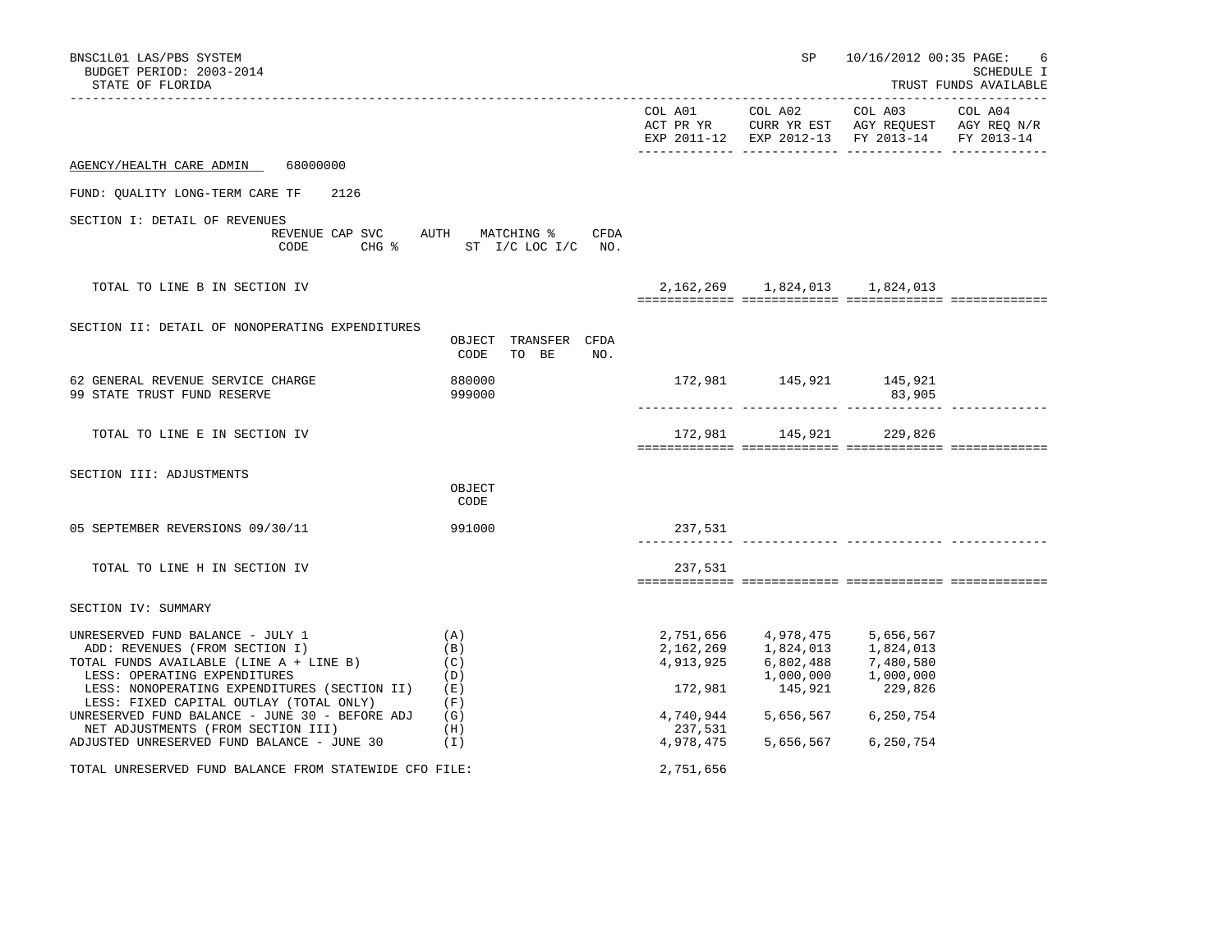| BNSC1L01 LAS/PBS SYSTEM<br>BUDGET PERIOD: 2003-2014                                                             |                                                     |                                              |                                         |               |                      | SP                                                                            | 10/16/2012 00:35 PAGE:                                                                                       | -7<br>SCHEDULE I                               |
|-----------------------------------------------------------------------------------------------------------------|-----------------------------------------------------|----------------------------------------------|-----------------------------------------|---------------|----------------------|-------------------------------------------------------------------------------|--------------------------------------------------------------------------------------------------------------|------------------------------------------------|
| STATE OF FLORIDA                                                                                                |                                                     |                                              |                                         |               | COL A01<br>ACT PR YR | COL A02                                                                       | --------------------<br>COL A03<br>CURR YR EST AGY REQUEST AGY REQ N/R<br>EXP 2011-12 EXP 2012-13 FY 2013-14 | TRUST FUNDS AVAILABLE<br>COL A04<br>FY 2013-14 |
| AGENCY/HEALTH CARE ADMIN                                                                                        | 68000000                                            |                                              |                                         |               |                      |                                                                               |                                                                                                              |                                                |
| FUND: OUALITY LONG-TERM CARE TF                                                                                 | 2126                                                |                                              |                                         |               |                      |                                                                               |                                                                                                              |                                                |
| SCHEDULE IB: DETAIL OF UNRESERVED FUND BALANCE                                                                  |                                                     | FUNDING SOURCE<br>STATE (S)<br>NONSTATE (N)  |                                         |               |                      |                                                                               |                                                                                                              |                                                |
| 17 FINES, FOREITURES, JUDGEMENTS & PENALTIES                                                                    |                                                     | $\mathbb N$                                  |                                         |               |                      | 4,978,475 5,656,567 6,250,754                                                 |                                                                                                              |                                                |
| ADJUSTED UNRESERVED FUND BALANCE - JUNE 30                                                                      |                                                     |                                              |                                         |               |                      | 4,978,475 5,656,567 6,250,754                                                 |                                                                                                              |                                                |
| FUND: GRANTS AND DONATIONS TF                                                                                   | 2339                                                |                                              |                                         |               |                      |                                                                               |                                                                                                              |                                                |
| SECTION I: DETAIL OF REVENUES                                                                                   | REVENUE CAP SVC<br>CODE                             | AUTH MATCHING %<br>$CHG$ $\approx$           | ST $I/C$ LOC $I/C$ NO.                  | <b>CFDA</b>   |                      |                                                                               |                                                                                                              |                                                |
| 01 FAMILY PREM-HLTHY KIDS 000100 YES 0.0<br>01 TFNCLTIES                                                        | 001202 NO 0.0                                       | 409<br>0.00<br>0.00<br>409                   | 0.00<br>0.00                            |               | 14,737,770<br>626    |                                                                               | 17,273,720 18,646,288                                                                                        |                                                |
| 02 TRANSFER IN FROM OSA 001500 NO 0.0<br>02 QUALITY ASSESSMENT NH<br>03 TAXES                                   | 000100 YES 0.0<br>000300 YES 8.0                    | 0.00<br>409<br>409<br>0.00<br>0.00<br>408.20 | 0.00<br>0.00<br>0.00                    |               | 16,875,728           | 411,627,360                                                                   | 398,012,964                                                                                                  |                                                |
| 04 FEES<br>06 REFUNDS<br>07 REFUNDS                                                                             | 000100 YES 8.0<br>001800 NO 0.0<br>001800 NO<br>0.0 | VARIOUS 0.00<br>0.00<br>409<br>0.00<br>409   | 0.00<br>0.00<br>0.00                    |               | 207,027              | 347,034,485<br>1239,119,812 1271,925,090 1247,018,189<br>790,186,219          |                                                                                                              |                                                |
| 23 FINES, FORFEITURES/JUDG 001200 NO 0.0<br>43 QUALITY ASSESSMENT ICF 000100 YES 0.0<br>45 INTEREST             | 000500 NO<br>0.0                                    | VARIOUS 0.00<br>0.00<br>409<br>0.00<br>215   | 0.00<br>0.00<br>0.00                    |               | 4,927,151<br>253,084 |                                                                               | 14, 192, 659 16, 481, 358                                                                                    |                                                |
| 62 DRUG REBATES FED SHARE 001800 NO 0.0<br>63 DRUG REBATE STATE SHARE 001800 NO 0.0<br>66 REFUNDS-FRAUD & ABUSE | 001800 NO 0.0                                       | 409<br>0.00<br>409<br>0.00<br>409<br>0.00    | 0.00<br>0.00                            | $0.00$ 93.778 |                      | 329,033,650<br>18,748,048                                                     | 449, 375, 742 488, 682, 413<br>344,962,099<br>18,664,973                                                     |                                                |
| TOTAL TO LINE B IN SECTION IV                                                                                   |                                                     |                                              |                                         |               |                      | 2413, 341, 902 2512, 176, 269 2532, 468, 284                                  |                                                                                                              |                                                |
| SECTION II: DETAIL OF NONOPERATING EXPENDITURES                                                                 |                                                     | CODE                                         | OBJECT TRANSFER CFDA<br>TO BE           | NO.           |                      |                                                                               |                                                                                                              |                                                |
| 01 TRANSFER TO ADMIN TRUST FUND<br>02 TRANSFER TO ADMIN TF (2021)<br>05 TRANSFER TO MCTF (2474)                 |                                                     | 810000<br>810000                             | 68200000<br>68200000<br>810000 68501400 |               |                      | $239,607$ $239,607$ $239,507$ $239,544$<br>12,719,606  12,900,000  12,900,000 |                                                                                                              |                                                |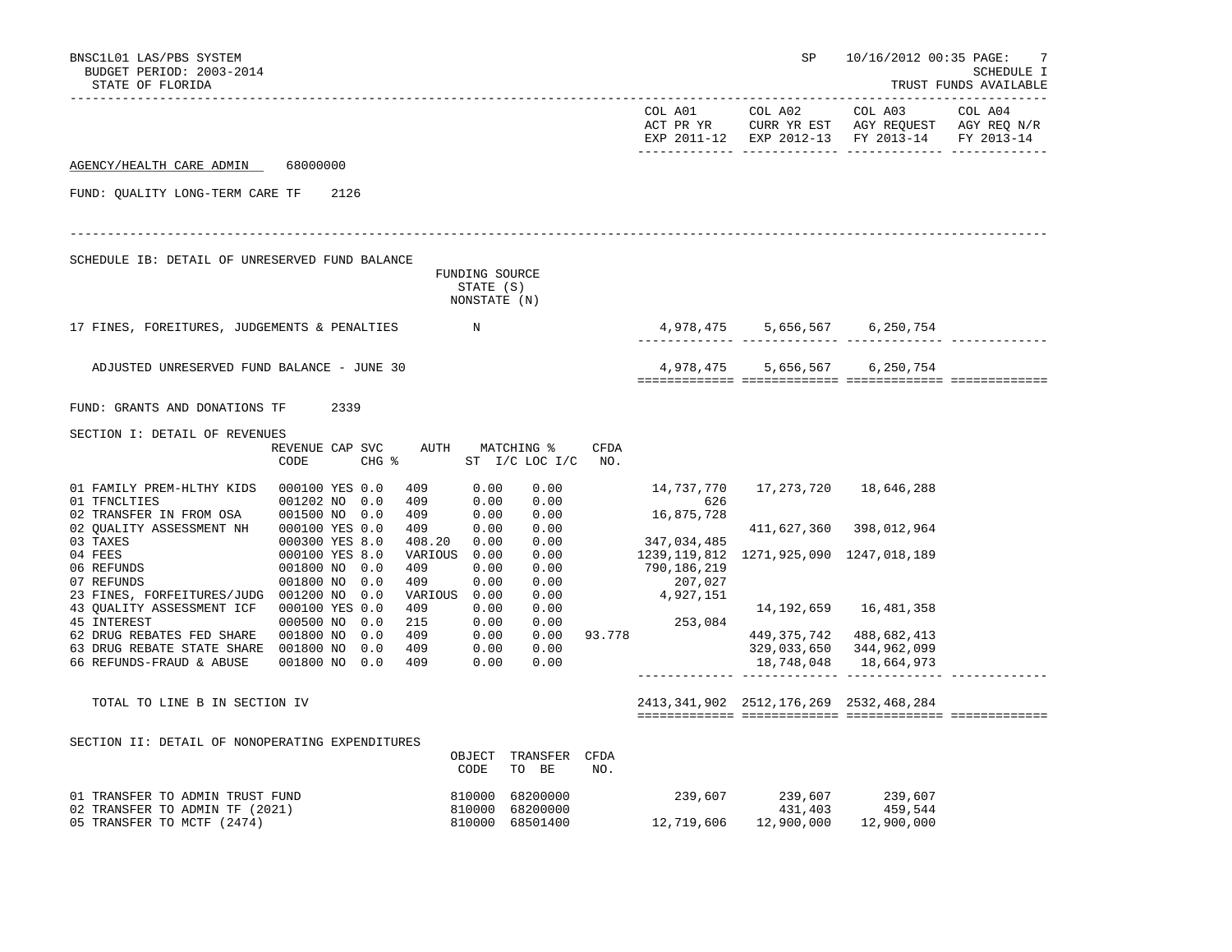BUDGET PERIOD: 2003-2014 SCHEDULE I STATE OF FLORIDA TRUST FUNDS AVAILABLE

BNSC1L01 LAS/PBS SYSTEM SP 10/16/2012 00:35 PAGE: 8

| COL A01<br>ACT PR YR<br>EXP 2011-12 | COL A02<br>CURR YR EST | COL A03<br>AGY REOUEST<br>EXP 2012-13 FY 2013-14 FY 2013-14 | COL A04<br>AGY REO N/R |
|-------------------------------------|------------------------|-------------------------------------------------------------|------------------------|
|                                     |                        |                                                             |                        |

AGENCY/HEALTH CARE ADMIN 68000000

-----------------------------------------------------------------------------------------------------------------------------------

FUND: GRANTS AND DONATIONS TF 2339

## SECTION II: DETAIL OF NONOPERATING EXPENDITURES OBJECT TRANSFER CFDA CODE TO BE NO. 07 TRANSFER IN FROM GDTF (2339)  $\begin{array}{c} 07 \text{ TRANSFER} \end{array}$  16,481,358-<br>07 REFUNDS 189.195 07 REFUNDS 189,195 08 TRANSFER WI AGENCY GDTF (2339) 810000 68501400 14,192,659 16,481,358<br>08 TRANSFER OUT TO GDTF (2339) 810000 68500200 1.027.228 1.070.535 08 TRANSFER OUT TO GDTF (2339) 810000 68500200 1,027,228 1,070,535 09 STATE TRUST FUND RESERVE 999000 16,722,515 11 TRANSFERS WITHIN FROM GDTF (2339) 810000 68501400<br>52 REFUNDS 860000 150 52 REFUNDS 860000 750 75 REFUNDS 860000 1,250,000 99 TRANSFER/SECTION 215.32 999000 30,000,000 ------------- ------------- ------------- ------------- TOTAL TO LINE E IN SECTION IV 44,399,158 30,293,525 13,599,151 ============= ============= ============= ============= SECTION III: ADJUSTMENTS **OBJECT CODE** AD POST CLOSING ADJUSTMENT 300 2000 2000 991000 01 POST CLOSING ADJUSTMENT 991000 477,513,277 01 TFSC CLOSING ADJUSTMENT 02 POST CLOSING ADJUSTMENT 991000 27,292,184 02 POST CLOSING ADJUSTMENT 03 POST CLOSING ADJUSTMENT 991000 991000 4,212,837 04 POST CLOSING ADJUSTMENT 991000 280,247 05 POST CLOSING ADJUSTMENT 991000 1,008,186- 06 POST CLOSING ADJUSTMENT 07 POST CLOSING ADJUSTMENT 991000 962,817 09 POST CLOSING ADJUSTMENT 11 ROUNDING 991000 1 ------------- ------------- ------------- -------------

TOTAL TO LINE H IN SECTION IV 560,026,098

============= ============= ============= =============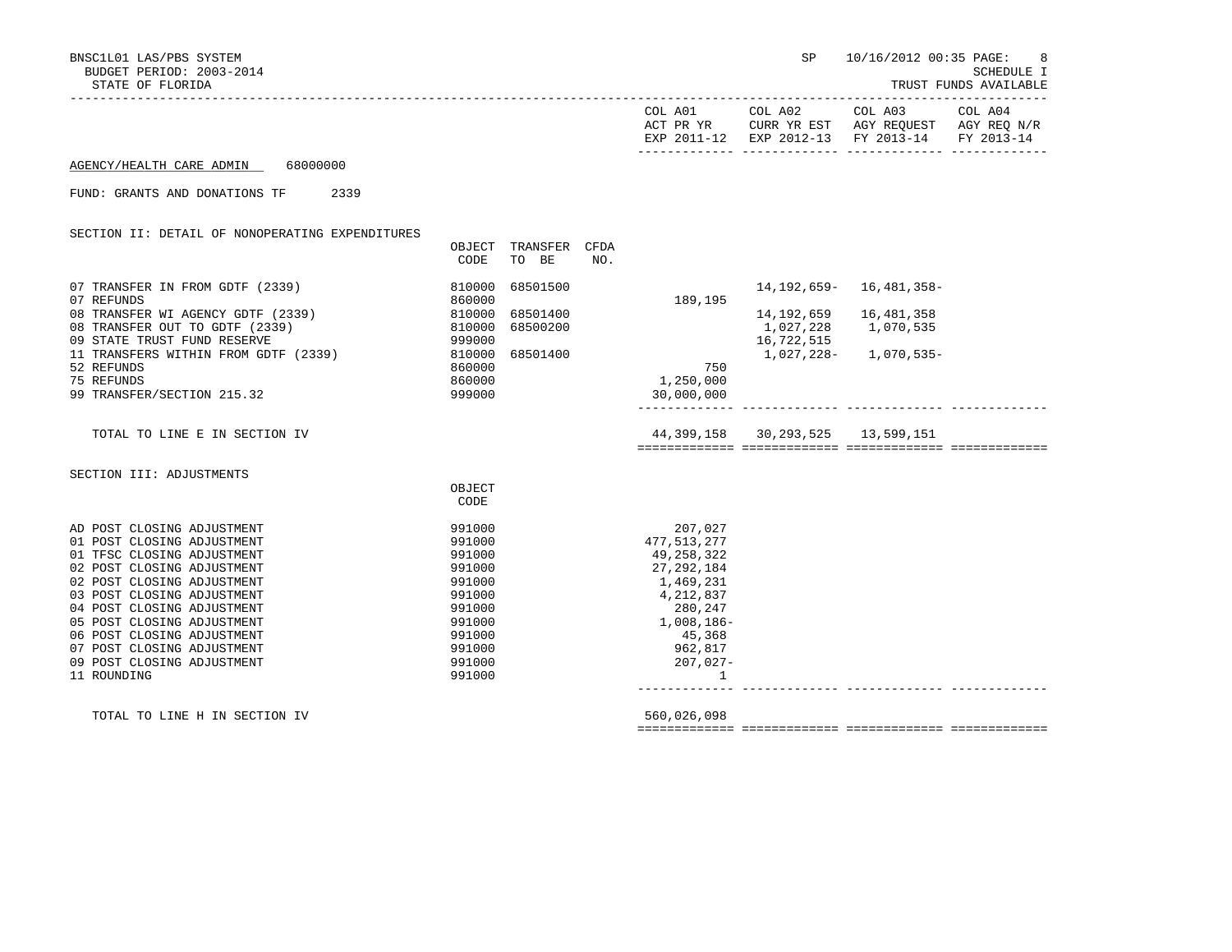BNSC1L01 LAS/PBS SYSTEM SP 10/16/2012 00:35 PAGE: 9 BUDGET PERIOD: 2003-2014 SCHEDULE I STATE OF FLORIDA TRUST FUNDS AVAILABLE ----------------------------------------------------------------------------------------------------------------------------------- COL A01 COL A02 COL A03 ACT PR YR CURR YR EST AGY REQUEST AGY REQ N/R EXP 2011-12 EXP 2012-13 FY 2013-14 FY 2013-14 ------------- ------------- ------------- ------------- AGENCY/HEALTH CARE ADMIN 68000000 FUND: GRANTS AND DONATIONS TF 2339 SECTION IV: SUMMARY UNRESERVED FUND BALANCE - JULY 1 (A) (A) 110,987,386 229,663,761 241,743,274 ADD: REVENUES (FROM SECTION I) (B) 2413,341,902 2512,176,269 2532,468,284 TOTAL FUNDS AVAILABLE (LINE A + LINE B) (C) 2524,329,288 2741,840,030 2774,211,558 LESS: OPERATING EXPENDITURES (D) 2810,292,467 2469,803,231 2457,460,353 LESS: NONOPERATING EXPENDITURES (SECTION II) (E) 44,399,158 30,293,525 13,599,151<br>LESS: FIXED CAPITAL OUTLAY (TOTAL ONLY) (F) LESS: FIXED CAPITAL OUTLAY (TOTAL ONLY) UNRESERVED FUND BALANCE - JUNE 30 - BEFORE ADJ (G) 330,362,337- 241,743,274 303,152,054<br>NET ADJUSTMENTS (FROM SECTION III) (H) 560,026,098 NET ADJUSTMENTS (FROM SECTION III) (H) (H)<br>ADJUSTED UNRESERVED FUND BALANCE – JUNE 30 (I) (DJUSTED 229,663,761 241,743,274 303,152,054 ADJUSTED UNRESERVED FUND BALANCE - JUNE 30 TOTAL UNRESERVED FUND BALANCE FROM STATEWIDE CFO FILE: 110,987,385 FUND: MEDICAL CARE TRUST FUND 2474 SECTION I: DETAIL OF REVENUES REVENUE CAP SVC AUTH MATCHING % CFDA CODE CHG % ST I/C LOC I/C NO. 01 FEDERAL ARRA GRANT 600750 NO 0.0 0.00 0.00 0.00 93.767 199,688,448 248,149,426 87,154,640 01 INTEREST 000500 NO 0.0 18.10 0.00 0.00 243,817 240,000 240,000 01 INTEREST 000500 NO 0.0 18.10 0.00 0.00 1,617,685 02 US GRANTS - TITLE XIX 000700 NO 0.0 409 35.18 C 41.11 C 93.778 9082,180,076 7726,730,138 8288,938,533<br>02 FEES 02 FEES 000100 YES 8.0 VARIOUS 0.00 0.00 501,112 04 US GRANTS-TITLE XXI 000700 NO 0.0 409 30.63 C 0.00 93.067 408,538,532 365,305,649 359,284,858 09 FEDERAL AARA GRANT 000750 NO 0.0 0.00 0.00 93.767 3,616,091 10 TRANSFER IN FROM DJJ 001500 NO 0.0 409 0.00 0.00 2,000,000 2,000,000 10 TRANSFER IN FROM OAS 001500 NO 0.0 409 0.00 0.00 636,985,469 12 STATE GRANTS - DCF 001000 NO 0.0 409 0.00 0.00 36,756,796 36,756,796 12 TRANSFER IN FROM OSA 001500 NO 0.0 409 0.00 0.00 19,252,800 33,555,887 33,555,887 16 STATE GRANTS - DOEA 001000 NO 0.0 409 0.00 0.00 14,879,092 14,879,092 24 REFUNDS 001800 NO 0.0 409 0.00 0.00 346,080,648 238,296,916 224,391,215 36 US GRANTS-TITLE XIX 000700 NO 0.0 409 41.17 C 0.00 93.778 2090,126,816 2937,854,145 2937,854,145 38 REFUNDS-FISCAL AGENT 001800 NO 0.0 VARIOUS 0.00 0.00 193,000,000 193,000,000 47 US GRANTS - TITLE XIX 000700 NO 0.0 409 50.00 C 0.00 93.778 128,703,376 179,797,347 182,797,347 48 US GRANTS - TITLE XXI 000700 NO 0.0 409 30.63 C 0.00 93.767 853,457 853,457 50 STATE GRANTS - APD 001000 NO 0.0 409 0.00 0.00 396,666,919 396,666,919 51 STATE GRANTS 001000 NO 0.0 409 0.00 0.00 843,768 843,768 843,768 51 REFUNDS 001800 NO 0.0 409 0.00 0.00 14,108 52 SALES OF SERVICES 001904 NO 8.0 VARIOUS 0.00 0.00 376 54 DISTRIBUTION TRANS-DOH 001500 NO 0.0 409 0.00 0.00 9,387,573 9,387,573 59 REFUNDS - TPL - FED 001870 YES 0.0 409 0.00 0.00 93.778 38,465,944 38,871,645 60 REFUNDS - TPL - STATE 001800 NO 0.0 409 0.00 0.00 29,891,215 29,891,215

60 CHILD HEALTHCARE QUALIT 000700 NO 0.0 0.00 0.00 93.767 1,222,512 1,222,512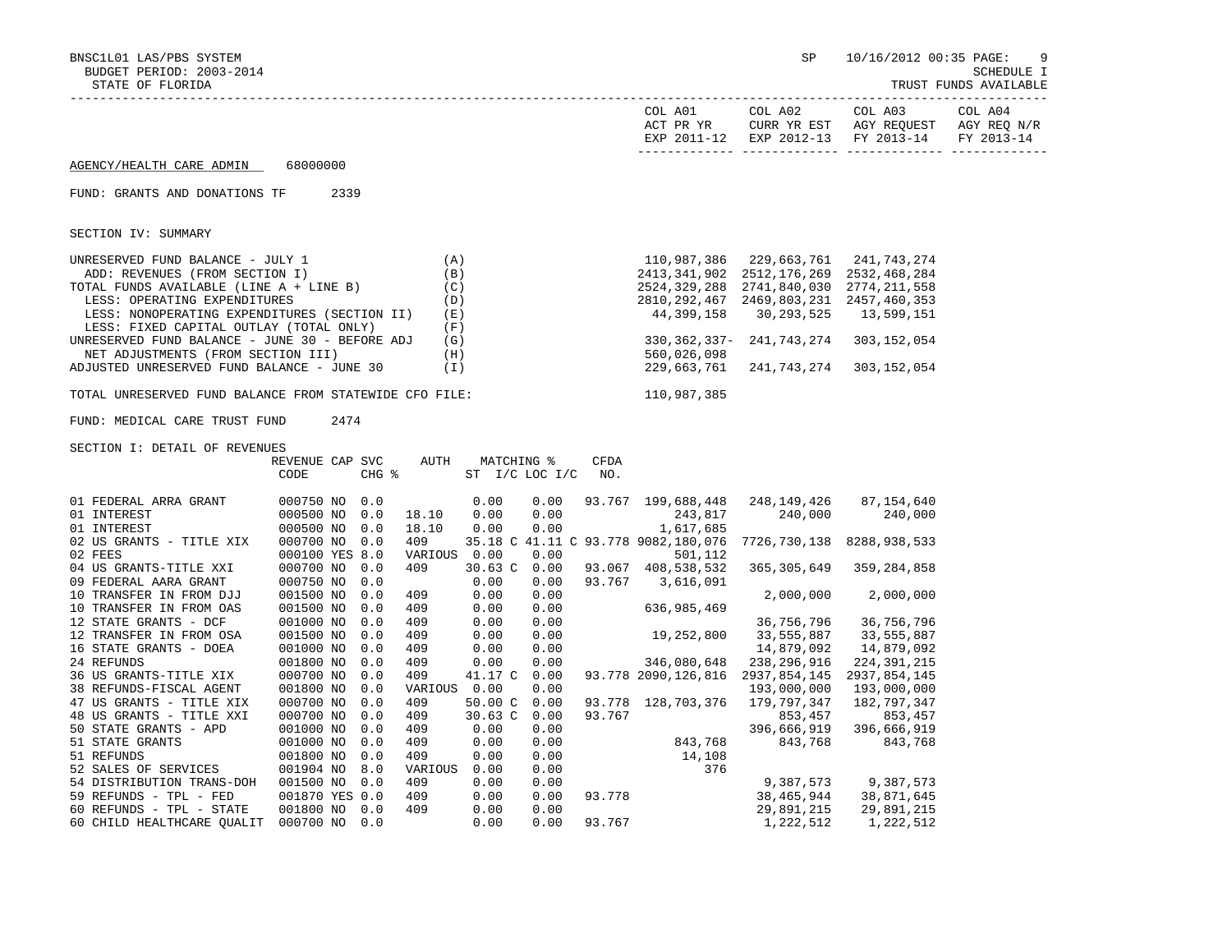BNSC1L01 LAS/PBS SYSTEM SP 10/16/2012 00:35 PAGE: 10<br>BUDGET PERIOD: 2003-2014 SCHEDULE I BUDGET PERIOD: 2003-2014<br>STATE OF FLORIDA

TRUST FUNDS AVAILABLE

|                                                                                                                                                                                                                                                                                                                                                                                                                                                                                                                                                       |                         |      |       |            |                                                                                                                                                                                             |                                                                                                          |                    | COL A01                                                                                                                         | COL A02                                                                                                                                                                                | COL A03<br>ACT PR YR CUL AUZ CUL AUS CUL AUS CUL AUST AGY REQUEST AGY REQ N/R<br>EXP 2011-12 EXP 2012-13 FY 2013-14                                                                                          | COL A04<br>FY 2013-14 |
|-------------------------------------------------------------------------------------------------------------------------------------------------------------------------------------------------------------------------------------------------------------------------------------------------------------------------------------------------------------------------------------------------------------------------------------------------------------------------------------------------------------------------------------------------------|-------------------------|------|-------|------------|---------------------------------------------------------------------------------------------------------------------------------------------------------------------------------------------|----------------------------------------------------------------------------------------------------------|--------------------|---------------------------------------------------------------------------------------------------------------------------------|----------------------------------------------------------------------------------------------------------------------------------------------------------------------------------------|--------------------------------------------------------------------------------------------------------------------------------------------------------------------------------------------------------------|-----------------------|
| AGENCY/HEALTH CARE ADMIN                                                                                                                                                                                                                                                                                                                                                                                                                                                                                                                              | 68000000                |      |       |            |                                                                                                                                                                                             |                                                                                                          |                    |                                                                                                                                 |                                                                                                                                                                                        |                                                                                                                                                                                                              |                       |
| FUND: MEDICAL CARE TRUST FUND                                                                                                                                                                                                                                                                                                                                                                                                                                                                                                                         |                         | 2474 |       |            |                                                                                                                                                                                             |                                                                                                          |                    |                                                                                                                                 |                                                                                                                                                                                        |                                                                                                                                                                                                              |                       |
| SECTION I: DETAIL OF REVENUES                                                                                                                                                                                                                                                                                                                                                                                                                                                                                                                         | REVENUE CAP SVC<br>CODE |      | CHG % | AUTH       |                                                                                                                                                                                             | MATCHING %<br>ST I/C LOC I/C                                                                             | <b>CFDA</b><br>NO. |                                                                                                                                 |                                                                                                                                                                                        |                                                                                                                                                                                                              |                       |
| 62 TRANSFER IN WI AGENCY<br>66 REFUNDS - FRAUD & ABUSE 001800 NO 0.0                                                                                                                                                                                                                                                                                                                                                                                                                                                                                  | 001500 NO 0.0           |      |       | 409<br>409 | 0.00<br>0.00                                                                                                                                                                                | 0.00<br>0.00                                                                                             |                    | 32,475,410                                                                                                                      |                                                                                                                                                                                        | 15,000,000 17,000,000                                                                                                                                                                                        |                       |
| TOTAL TO LINE B IN SECTION IV                                                                                                                                                                                                                                                                                                                                                                                                                                                                                                                         |                         |      |       |            |                                                                                                                                                                                             |                                                                                                          |                    |                                                                                                                                 | 12950,868,532 12468,896,784 12855,589,602                                                                                                                                              |                                                                                                                                                                                                              |                       |
| SECTION II: DETAIL OF NONOPERATING EXPENDITURES                                                                                                                                                                                                                                                                                                                                                                                                                                                                                                       |                         |      |       |            | OBJECT<br>CODE                                                                                                                                                                              | TRANSFER CFDA<br>TO BE                                                                                   | NO.                |                                                                                                                                 |                                                                                                                                                                                        |                                                                                                                                                                                                              |                       |
| 01 TFNCSFER/PUBLIC HEALTH SOC WELFARE AGENCY<br>07 NON-STATE REFUNDS<br>08 TRANSFER TO MCTF<br>09 TR/AGY/PUB-SOC WLF AG-DCF<br>10 TR/AGY/PUB-SOC WLF AG-APD<br>42 TR/AGY/PUB HLTH-SOC WLF-DJJ<br>43 TR/AGY/PUB HLTH-SOC WLF-DOEA<br>45 TR/AGY/PUB HLTH-SOC WLF-DOH<br>49 REFUNDS<br>49 TR/AHCA/CMS-FEDERAL MATCH<br>49 TRANSFER IN FROM MCTF 68501400<br>50 REFUNDS<br>50 TRANSFER IN FROM MCTF 68501400<br>69 TRANSFER TO ADMIN TRUST FUND<br>70 TR/AGY/PUB HLTH-SOC WLF-DOH<br>71 TRANSFER FROM GDTF (2339)<br>75 TRANSFER TO HEALTH CARE TF (2003) |                         |      |       |            | 810000<br>860000<br>810000<br>810000<br>810000<br>810000<br>810000<br>810000<br>810000<br>810000<br>810000<br>860000<br>$\begin{array}{r} 810000 \\ 810000 \\ 810000 \\ 810000 \end{array}$ | 68501500<br>67100300 93.778<br>93.778<br>68501400<br>68501400<br>68200000<br>68501400<br>810000 68700700 | 93.778             | 141,646,840<br>60910401 93.778<br>13,732<br>17,474,110<br>19,697,916<br>3,021,204-<br>198,272,908<br>64100200 93.778 24,246,248 | 13,500,000<br>106,916,084<br>409,050,620<br>2,000,000<br>11,234,923<br>11,630,959<br>17,368,102<br>58,434,796-<br>21,438,320-<br>7,493,390<br>24,000,000<br>12,900,000-<br>247,064,792 | 2,165,000 2,165,000<br>13,500,000<br>105,682,442<br>402,007,898<br>2,000,000<br>10,998,370<br>11,395,544<br>17,552,975<br>58,434,796-<br>22,081,794-<br>7,975,791<br>24,000,000<br>12,900,000-<br>85,807,440 |                       |
| TOTAL TO LINE E IN SECTION IV                                                                                                                                                                                                                                                                                                                                                                                                                                                                                                                         |                         |      |       |            |                                                                                                                                                                                             |                                                                                                          |                    |                                                                                                                                 | 398,330,550 759,650,754 589,668,870                                                                                                                                                    |                                                                                                                                                                                                              |                       |
| SECTION III: ADJUSTMENTS                                                                                                                                                                                                                                                                                                                                                                                                                                                                                                                              |                         |      |       |            | OBJECT<br>CODE                                                                                                                                                                              |                                                                                                          |                    |                                                                                                                                 |                                                                                                                                                                                        |                                                                                                                                                                                                              |                       |
| 01 POST CLOSING ADJUSTMENTS<br>01 POST CLOSING ADJUSTMENTS<br>02 POST CLOSING ADJUSTMENTS<br>02 POST CLOSING ADJUSTMENT<br>02 POST CLOSING ADJUSTMENT                                                                                                                                                                                                                                                                                                                                                                                                 |                         |      |       |            | 991000<br>991000<br>991000<br>991000<br>991000                                                                                                                                              |                                                                                                          |                    | 38,451,246<br>$408,686,039-$<br>301,712<br>597, 325, 950<br>22,202,008                                                          |                                                                                                                                                                                        |                                                                                                                                                                                                              |                       |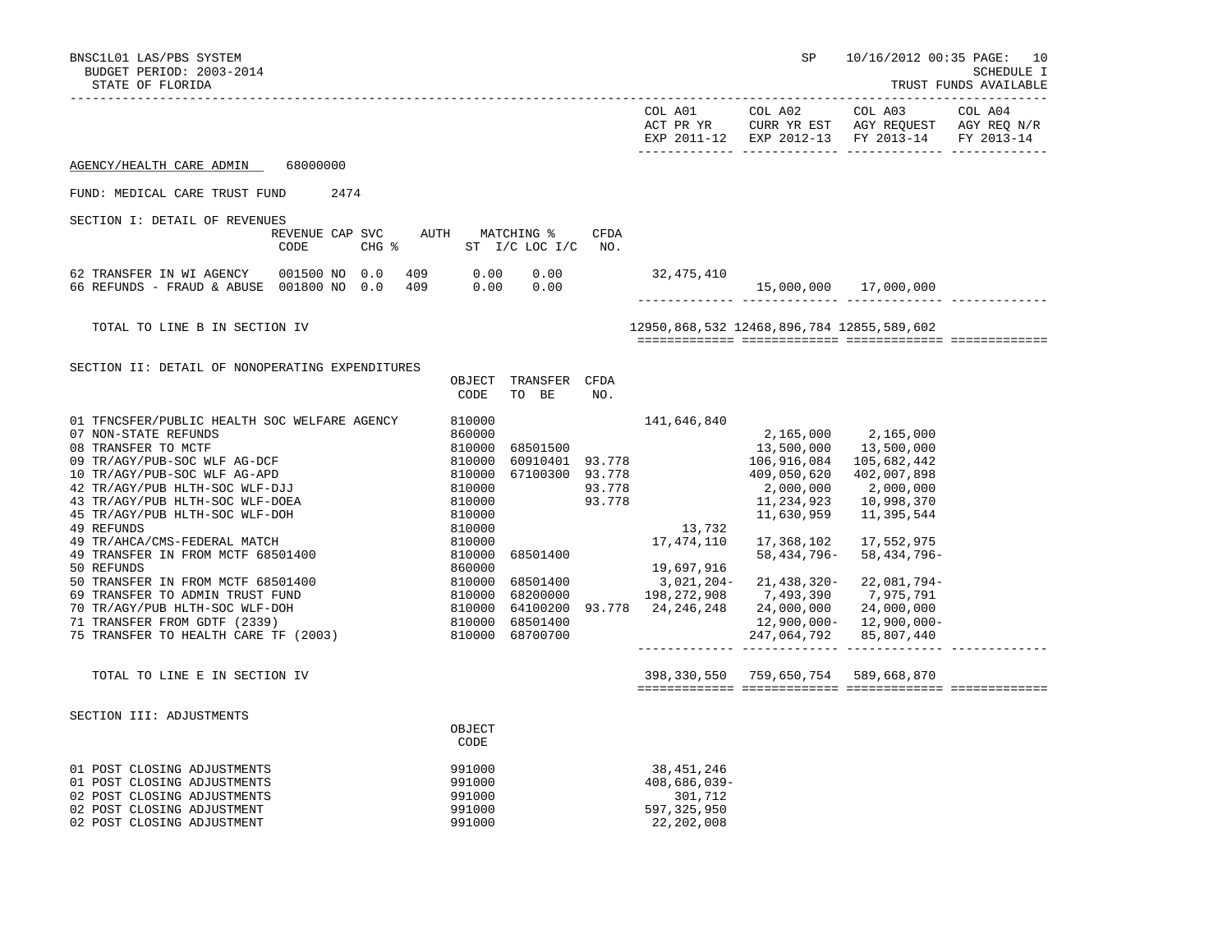| BNSC1L01 LAS/PBS SYSTEM                                |                           |                                                 | SP                                         |                                               | 10/16/2012 00:35 PAGE: 11           |
|--------------------------------------------------------|---------------------------|-------------------------------------------------|--------------------------------------------|-----------------------------------------------|-------------------------------------|
| BUDGET PERIOD: 2003-2014<br>STATE OF FLORIDA           |                           |                                                 |                                            |                                               | SCHEDULE I<br>TRUST FUNDS AVAILABLE |
|                                                        |                           |                                                 |                                            |                                               |                                     |
|                                                        |                           | COL A01                                         | COL A02                                    | COL A03                                       | COL A04                             |
|                                                        |                           |                                                 |                                            | ACT PR YR CURR YR EST AGY REQUEST AGY REQ N/R |                                     |
|                                                        |                           |                                                 |                                            | EXP 2011-12 EXP 2012-13 FY 2013-14 FY 2013-14 |                                     |
| 68000000<br>AGENCY/HEALTH CARE ADMIN                   |                           |                                                 |                                            |                                               |                                     |
|                                                        |                           |                                                 |                                            |                                               |                                     |
| FUND: MEDICAL CARE TRUST FUND<br>2474                  |                           |                                                 |                                            |                                               |                                     |
| SECTION III: ADJUSTMENTS                               |                           |                                                 |                                            |                                               |                                     |
|                                                        | OBJECT                    |                                                 |                                            |                                               |                                     |
|                                                        | CODE                      |                                                 |                                            |                                               |                                     |
| 03 POST CLOSING ADJUSTMENT                             | 991000                    | 174,047,502                                     |                                            |                                               |                                     |
| 03 POSTING CLOSING ADJUSTMENT                          | 991000                    | 462,785-                                        |                                            |                                               |                                     |
| 03 POST CLOSING ADJUSTMENTS                            | 991000                    | 126,647,250                                     |                                            |                                               |                                     |
| 04 POST CLOSING ADJUSTMENTS                            | 991000                    | 867,737,649                                     |                                            |                                               |                                     |
| 04 POST CLOSING ADJUSTMENT                             | 991000                    | 116,584,774                                     |                                            |                                               |                                     |
| 05 PRIOR YEAR ADJUSTMENT                               | 991000                    | 139,963,298-                                    |                                            |                                               |                                     |
|                                                        |                           |                                                 |                                            |                                               |                                     |
| 05 PRIOR YEAR ADJUSTMENT                               | 991000                    | 16,712                                          |                                            |                                               |                                     |
| 07 POSTING CLOSING ADJUSTMENT                          | 991000                    | 19,666,152                                      |                                            |                                               |                                     |
| 08 AP NOT CERT FORWARD AT 06/30/11                     | 991000                    | 108,259                                         |                                            |                                               |                                     |
| 10 CERTIFIED FORWARD REVERSIONS 09/30/11               | 991000                    | 2,271,854                                       |                                            |                                               |                                     |
| 20 POST CLOSING ADJUSTMENT                             | 991000                    | 521,053,693-                                    |                                            |                                               |                                     |
| 21 ACCOUNTS PAYABEL NOT CF AT 06/30/11                 | 991000                    | 8,190,624                                       |                                            |                                               |                                     |
|                                                        |                           |                                                 |                                            |                                               |                                     |
| TOTAL TO LINE H IN SECTION IV                          |                           | 903,385,877                                     |                                            |                                               |                                     |
|                                                        |                           |                                                 |                                            |                                               |                                     |
| SECTION IV: SUMMARY                                    |                           |                                                 |                                            |                                               |                                     |
| UNRESERVED FUND BALANCE - JULY 1                       | (A)                       |                                                 | 952, 932, 669 1949, 061, 136 814, 219, 145 |                                               |                                     |
| ADD: REVENUES (FROM SECTION I)                         | (B)                       | 12950,868,532 12468,896,784 12855,589,602       |                                            |                                               |                                     |
| TOTAL FUNDS AVAILABLE (LINE A + LINE B)                | (C)                       | 13903,801,201 14417,957,920 13669,808,747       |                                            |                                               |                                     |
| LESS: OPERATING EXPENDITURES                           | (D)                       | 12459, 795, 392 12844, 088, 021 12529, 641, 584 |                                            |                                               | 11,995,238                          |
| LESS: NONOPERATING EXPENDITURES (SECTION II)           | (E)                       |                                                 |                                            |                                               |                                     |
| LESS: FIXED CAPITAL OUTLAY (TOTAL ONLY)                | (F)                       |                                                 |                                            |                                               |                                     |
| UNRESERVED FUND BALANCE - JUNE 30 - BEFORE ADJ         | (G)                       | 1045,675,259                                    |                                            | 814, 219, 145 550, 498, 293                   |                                     |
| NET ADJUSTMENTS (FROM SECTION III)                     | (H)                       | 903,385,877                                     |                                            |                                               |                                     |
| ADJUSTED UNRESERVED FUND BALANCE - JUNE 30             | (I)                       | 1949,061,136                                    |                                            | 814, 219, 145 550, 498, 293                   |                                     |
| TOTAL UNRESERVED FUND BALANCE FROM STATEWIDE CFO FILE: |                           | 952,932,669                                     |                                            |                                               |                                     |
|                                                        |                           |                                                 |                                            |                                               |                                     |
| SCHEDULE IB: DETAIL OF UNRESERVED FUND BALANCE         |                           |                                                 |                                            |                                               |                                     |
|                                                        | FUNDING SOURCE            |                                                 |                                            |                                               |                                     |
|                                                        | STATE (S)<br>NONSTATE (N) |                                                 |                                            |                                               |                                     |
|                                                        |                           |                                                 |                                            |                                               |                                     |
| 02 US GRANTS - TITLE XXI                               | N                         | 48,193,023                                      |                                            |                                               |                                     |
| 08 REFUNDS TPL - STATE                                 | S                         | 278,787,892                                     |                                            | 279,241,270 146,964,029                       |                                     |
| 09 REFUNDS TPL - FEDERAL                               | N                         | 281,598,837                                     | 282,056,788                                | 152,606,190                                   |                                     |
|                                                        |                           |                                                 |                                            |                                               |                                     |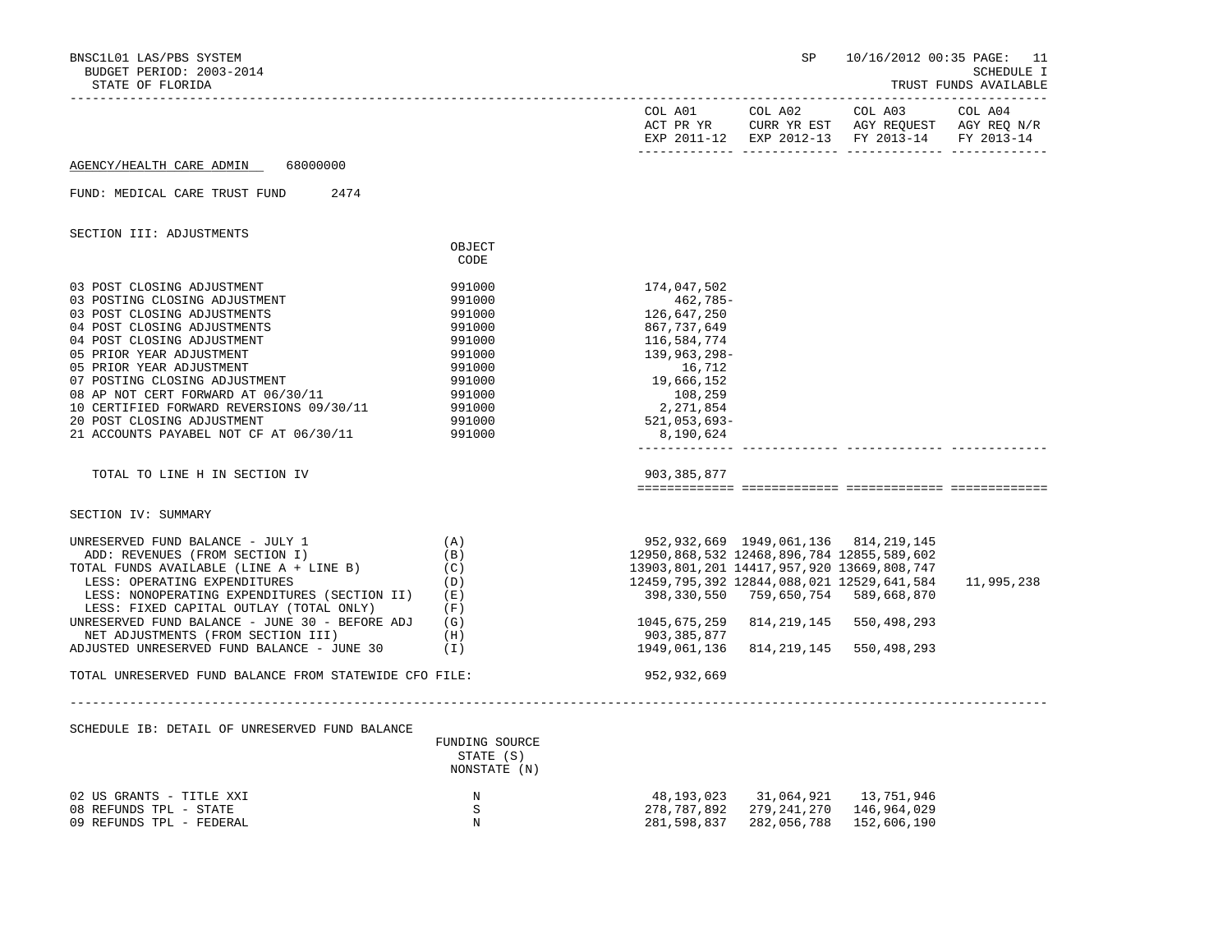| BNSC1L01 LAS/PBS SYSTEM<br>BUDGET PERIOD: 2003-2014<br>STATE OF FLORIDA                                                                                                                |                                              | SP                                   |                                                                                                                                   | 10/16/2012 00:35 PAGE: 12<br>SCHEDULE I<br>TRUST FUNDS AVAILABLE |
|----------------------------------------------------------------------------------------------------------------------------------------------------------------------------------------|----------------------------------------------|--------------------------------------|-----------------------------------------------------------------------------------------------------------------------------------|------------------------------------------------------------------|
|                                                                                                                                                                                        |                                              |                                      | COL A01 COL A02 COL A03 COL A04<br>ACT PR YR CURR YR EST AGY REQUEST AGY REQ N/A<br>EXP 2011-12 EXP 2012-13 FY 2013-14 FY 2013-14 |                                                                  |
| AGENCY/HEALTH CARE ADMIN 68000000                                                                                                                                                      |                                              |                                      |                                                                                                                                   |                                                                  |
| FUND: MEDICAL CARE TRUST FUND<br>2474                                                                                                                                                  |                                              |                                      |                                                                                                                                   |                                                                  |
| SCHEDULE IB: DETAIL OF UNRESERVED FUND BALANCE                                                                                                                                         |                                              |                                      |                                                                                                                                   |                                                                  |
| FUNDING SOURCE<br>STATE (S)<br>NONSTATE (N)                                                                                                                                            |                                              |                                      |                                                                                                                                   |                                                                  |
| 10 US GRANTS - TITLE XIX<br>$\, {\rm N}$<br>18 US GRANTS TITLE XIX<br>N<br>$\, {\rm N}$<br>18 US GRANTS TITLE XIX                                                                      | 1340, 481, 384 221, 643, 217                 |                                      | 212,949 1,501,036<br>235,675,092                                                                                                  |                                                                  |
| ADJUSTED UNRESERVED FUND BALANCE - JUNE 30                                                                                                                                             | 1949, 061, 136 814, 219, 145 550, 498, 293   |                                      |                                                                                                                                   |                                                                  |
| FUND: PUB MEDICAL ASST TF<br>2565                                                                                                                                                      |                                              |                                      |                                                                                                                                   |                                                                  |
| SECTION I: DETAIL OF REVENUES<br>REVENUE CAP SVC<br>AUTH MATCHING %<br>CFDA<br>$CHG$ $\approx$<br>CODE<br>ST I/C LOC I/C NO.                                                           |                                              |                                      |                                                                                                                                   |                                                                  |
| 01 FINES FORFEITURES & JUD 001200 NO 0.0<br>395.701  0.00  0.00<br>409 0.00 0.00<br>02 CIGARETTE TAXES (DBPR) 001500 NO 0.0<br>409 0.00 0.00<br>03 TRANSFER IN FROM DBPR 001500 NO 0.0 | 4,200<br>496,178,892 480,000,000 480,000,000 | 76,440,211 76,400,000 75,800,000     |                                                                                                                                   |                                                                  |
| TOTAL TO LINE B IN SECTION IV                                                                                                                                                          |                                              | 572,623,303 556,400,000 555,800,000  |                                                                                                                                   |                                                                  |
| SECTION II: DETAIL OF NONOPERATING EXPENDITURES<br>OBJECT TRANSFER CFDA<br>CODE<br>TO BE<br>NO.                                                                                        |                                              |                                      |                                                                                                                                   |                                                                  |
| 860000<br>52 REFUNDS - STATE REVENUE                                                                                                                                                   |                                              | ------------- ------------- -------- | $1,000,000$ $1,000,000$                                                                                                           |                                                                  |
| TOTAL TO LINE E IN SECTION IV                                                                                                                                                          |                                              |                                      | 1,000,000 1,000,000                                                                                                               |                                                                  |
| SECTION III: ADJUSTMENTS<br>OBJECT<br>CODE                                                                                                                                             |                                              |                                      |                                                                                                                                   |                                                                  |
| 02 POST CLOSING ADJUSTMENT TO REVENUE<br>991000<br>991000<br>07 ROUNDING                                                                                                               | 5,609,451<br>$\sim$ 1                        |                                      | ------------ -------------- ------                                                                                                |                                                                  |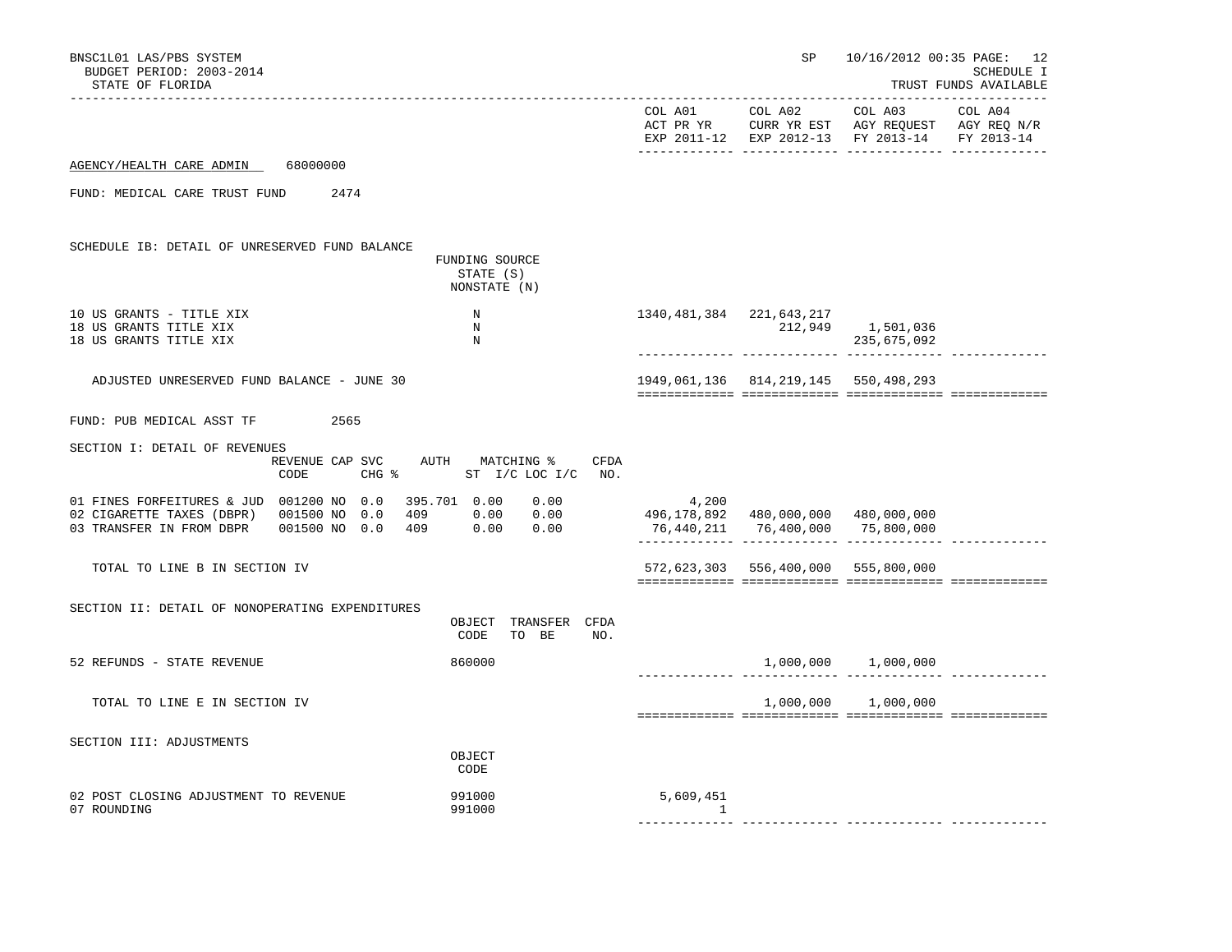| COL A02<br>COL A01<br>ACT PR YR<br>COL A03<br>COL A04<br>CURR YR EST AGY REQUEST AGY REQ N/R<br>EXP 2011-12 EXP 2012-13 FY 2013-14<br>FY 2013-14<br>68000000<br>AGENCY/HEALTH CARE ADMIN<br>FUND: PUB MEDICAL ASST TF<br>2565<br>TOTAL TO LINE H IN SECTION IV<br>5,609,452<br>SECTION IV: SUMMARY<br>UNRESERVED FUND BALANCE - JULY 1<br>(A)<br>639,552,143<br>48,084,898<br>42,074,898<br>ADD: REVENUES (FROM SECTION I)<br>(B)<br>572,623,303<br>556,400,000<br>555,800,000<br>TOTAL FUNDS AVAILABLE (LINE A + LINE B)<br>1212,175,446<br>604,484,898<br>597,874,898<br>(C)<br>LESS: OPERATING EXPENDITURES<br>1169,700,000<br>(D)<br>561,410,000<br>561,410,000<br>1,000,000<br>1,000,000<br>LESS: NONOPERATING EXPENDITURES (SECTION II)<br>(E)<br>LESS: FIXED CAPITAL OUTLAY (TOTAL ONLY)<br>(F)<br>UNRESERVED FUND BALANCE - JUNE 30 - BEFORE ADJ<br>42,475,446<br>42,074,898<br>(G)<br>35,464,898<br>NET ADJUSTMENTS (FROM SECTION III)<br>5,609,452<br>(H)<br>ADJUSTED UNRESERVED FUND BALANCE - JUNE 30<br>48,084,898<br>42,074,898<br>(I)<br>35,464,898<br>TOTAL UNRESERVED FUND BALANCE FROM STATEWIDE CFO FILE:<br>639,552,143<br>SCHEDULE IB: DETAIL OF UNRESERVED FUND BALANCE<br>FUNDING SOURCE<br>STATE (S)<br>NONSTATE (N)<br>48,084,898 42,074,898 35,464,898<br>11 HOSPITAL FEES<br>S<br>48,084,898 42,074,898 35,464,898<br>ADJUSTED UNRESERVED FUND BALANCE - JUNE 30<br>2579<br>FUND: REFUGEE ASSISTANCE TF<br>SECTION I: DETAIL OF REVENUES<br>REVENUE CAP SVC<br>AUTH MATCHING %<br>CFDA<br>$CHG$ $\approx$<br>ST I/C LOC I/C NO.<br>CODE<br>93.566 23,787,546 31,020,347 34,071,973<br>409 0.00<br>01 TRANSFERS FROM DCF<br>001510 NO 0.0<br>0.00<br>01 TRANSFERS FROM DCF<br>001510 NO 0.0<br>409<br>0.00<br>0.00<br>93.566<br>118,705<br>118,705<br>TOTAL TO LINE B IN SECTION IV<br>23, 787, 546 31, 139, 052 34, 190, 678 | BNSC1L01 LAS/PBS SYSTEM<br>BUDGET PERIOD: 2003-2014<br>STATE OF FLORIDA |  | SP | 10/16/2012 00:35 PAGE: 13<br>SCHEDULE I<br>TRUST FUNDS AVAILABLE |
|---------------------------------------------------------------------------------------------------------------------------------------------------------------------------------------------------------------------------------------------------------------------------------------------------------------------------------------------------------------------------------------------------------------------------------------------------------------------------------------------------------------------------------------------------------------------------------------------------------------------------------------------------------------------------------------------------------------------------------------------------------------------------------------------------------------------------------------------------------------------------------------------------------------------------------------------------------------------------------------------------------------------------------------------------------------------------------------------------------------------------------------------------------------------------------------------------------------------------------------------------------------------------------------------------------------------------------------------------------------------------------------------------------------------------------------------------------------------------------------------------------------------------------------------------------------------------------------------------------------------------------------------------------------------------------------------------------------------------------------------------------------------------------------------------------------------------------------------------------|-------------------------------------------------------------------------|--|----|------------------------------------------------------------------|
|                                                                                                                                                                                                                                                                                                                                                                                                                                                                                                                                                                                                                                                                                                                                                                                                                                                                                                                                                                                                                                                                                                                                                                                                                                                                                                                                                                                                                                                                                                                                                                                                                                                                                                                                                                                                                                                         |                                                                         |  |    |                                                                  |
|                                                                                                                                                                                                                                                                                                                                                                                                                                                                                                                                                                                                                                                                                                                                                                                                                                                                                                                                                                                                                                                                                                                                                                                                                                                                                                                                                                                                                                                                                                                                                                                                                                                                                                                                                                                                                                                         |                                                                         |  |    |                                                                  |
|                                                                                                                                                                                                                                                                                                                                                                                                                                                                                                                                                                                                                                                                                                                                                                                                                                                                                                                                                                                                                                                                                                                                                                                                                                                                                                                                                                                                                                                                                                                                                                                                                                                                                                                                                                                                                                                         |                                                                         |  |    |                                                                  |
|                                                                                                                                                                                                                                                                                                                                                                                                                                                                                                                                                                                                                                                                                                                                                                                                                                                                                                                                                                                                                                                                                                                                                                                                                                                                                                                                                                                                                                                                                                                                                                                                                                                                                                                                                                                                                                                         |                                                                         |  |    |                                                                  |
|                                                                                                                                                                                                                                                                                                                                                                                                                                                                                                                                                                                                                                                                                                                                                                                                                                                                                                                                                                                                                                                                                                                                                                                                                                                                                                                                                                                                                                                                                                                                                                                                                                                                                                                                                                                                                                                         |                                                                         |  |    |                                                                  |
|                                                                                                                                                                                                                                                                                                                                                                                                                                                                                                                                                                                                                                                                                                                                                                                                                                                                                                                                                                                                                                                                                                                                                                                                                                                                                                                                                                                                                                                                                                                                                                                                                                                                                                                                                                                                                                                         |                                                                         |  |    |                                                                  |
|                                                                                                                                                                                                                                                                                                                                                                                                                                                                                                                                                                                                                                                                                                                                                                                                                                                                                                                                                                                                                                                                                                                                                                                                                                                                                                                                                                                                                                                                                                                                                                                                                                                                                                                                                                                                                                                         |                                                                         |  |    |                                                                  |
|                                                                                                                                                                                                                                                                                                                                                                                                                                                                                                                                                                                                                                                                                                                                                                                                                                                                                                                                                                                                                                                                                                                                                                                                                                                                                                                                                                                                                                                                                                                                                                                                                                                                                                                                                                                                                                                         |                                                                         |  |    |                                                                  |
|                                                                                                                                                                                                                                                                                                                                                                                                                                                                                                                                                                                                                                                                                                                                                                                                                                                                                                                                                                                                                                                                                                                                                                                                                                                                                                                                                                                                                                                                                                                                                                                                                                                                                                                                                                                                                                                         |                                                                         |  |    |                                                                  |
|                                                                                                                                                                                                                                                                                                                                                                                                                                                                                                                                                                                                                                                                                                                                                                                                                                                                                                                                                                                                                                                                                                                                                                                                                                                                                                                                                                                                                                                                                                                                                                                                                                                                                                                                                                                                                                                         |                                                                         |  |    |                                                                  |
|                                                                                                                                                                                                                                                                                                                                                                                                                                                                                                                                                                                                                                                                                                                                                                                                                                                                                                                                                                                                                                                                                                                                                                                                                                                                                                                                                                                                                                                                                                                                                                                                                                                                                                                                                                                                                                                         |                                                                         |  |    |                                                                  |
|                                                                                                                                                                                                                                                                                                                                                                                                                                                                                                                                                                                                                                                                                                                                                                                                                                                                                                                                                                                                                                                                                                                                                                                                                                                                                                                                                                                                                                                                                                                                                                                                                                                                                                                                                                                                                                                         |                                                                         |  |    |                                                                  |
|                                                                                                                                                                                                                                                                                                                                                                                                                                                                                                                                                                                                                                                                                                                                                                                                                                                                                                                                                                                                                                                                                                                                                                                                                                                                                                                                                                                                                                                                                                                                                                                                                                                                                                                                                                                                                                                         |                                                                         |  |    |                                                                  |
|                                                                                                                                                                                                                                                                                                                                                                                                                                                                                                                                                                                                                                                                                                                                                                                                                                                                                                                                                                                                                                                                                                                                                                                                                                                                                                                                                                                                                                                                                                                                                                                                                                                                                                                                                                                                                                                         |                                                                         |  |    |                                                                  |
|                                                                                                                                                                                                                                                                                                                                                                                                                                                                                                                                                                                                                                                                                                                                                                                                                                                                                                                                                                                                                                                                                                                                                                                                                                                                                                                                                                                                                                                                                                                                                                                                                                                                                                                                                                                                                                                         |                                                                         |  |    |                                                                  |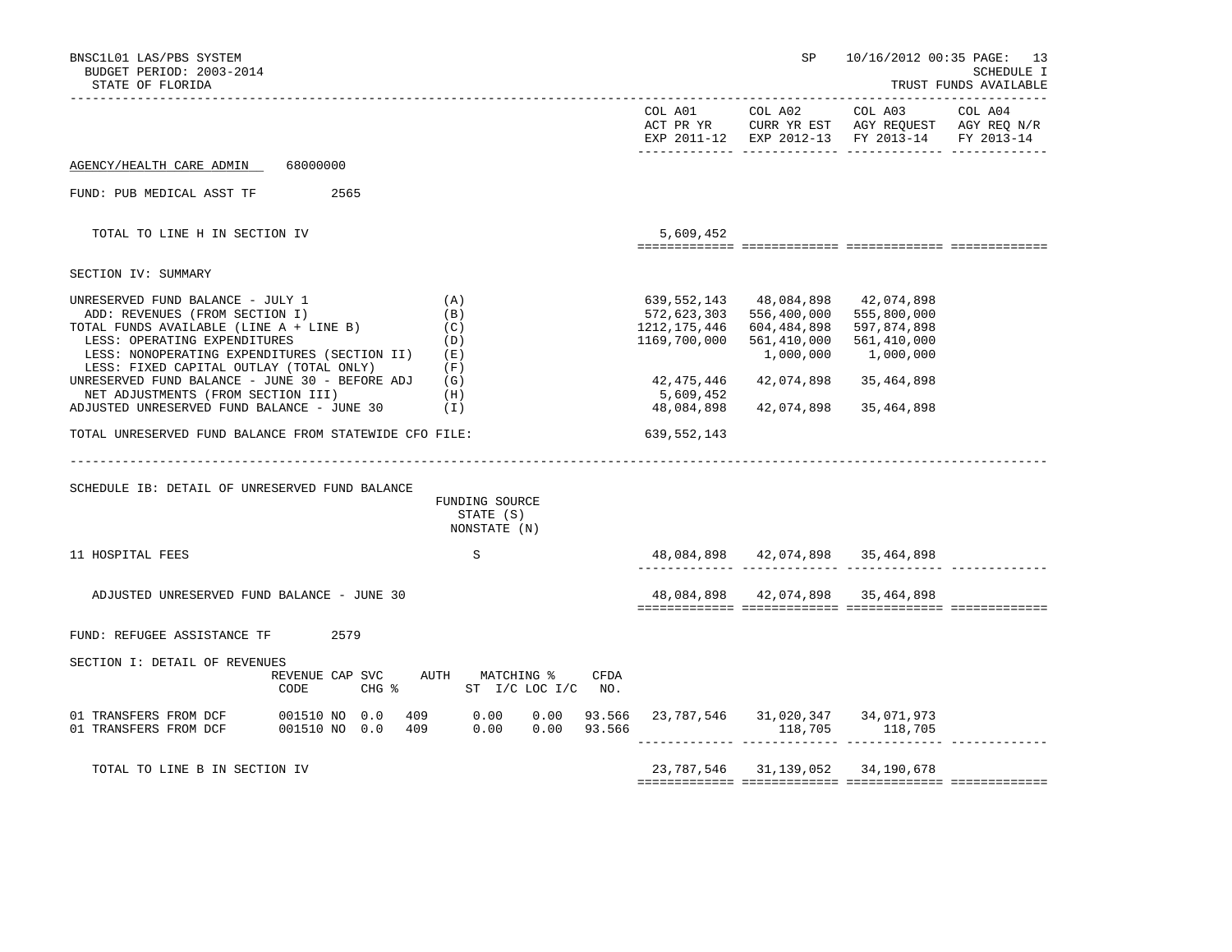| BNSC1L01 LAS/PBS SYSTEM<br>BUDGET PERIOD: 2003-2014<br>STATE OF FLORIDA                                                                                                                                                                                                                    |                                               |                                                                     | SP                                                                 | 10/16/2012 00:35 PAGE: 14                                                                      | SCHEDULE I<br>TRUST FUNDS AVAILABLE |
|--------------------------------------------------------------------------------------------------------------------------------------------------------------------------------------------------------------------------------------------------------------------------------------------|-----------------------------------------------|---------------------------------------------------------------------|--------------------------------------------------------------------|------------------------------------------------------------------------------------------------|-------------------------------------|
|                                                                                                                                                                                                                                                                                            |                                               | COL A01                                                             | COL A02                                                            | COL A03<br>ACT PR YR CURR YR EST AGY REQUEST AGY REQ N/R<br>EXP 2011-12 EXP 2012-13 FY 2013-14 | COL A04<br>FY 2013-14               |
| 68000000<br>AGENCY/HEALTH CARE ADMIN                                                                                                                                                                                                                                                       |                                               |                                                                     |                                                                    |                                                                                                |                                     |
| FUND: REFUGEE ASSISTANCE TF<br>2579                                                                                                                                                                                                                                                        |                                               |                                                                     |                                                                    |                                                                                                |                                     |
| SECTION II: DETAIL OF NONOPERATING EXPENDITURES                                                                                                                                                                                                                                            | OBJECT TRANSFER CFDA<br>CODE<br>TO BE         | NO.                                                                 |                                                                    |                                                                                                |                                     |
| TOTAL TO LINE E IN SECTION IV                                                                                                                                                                                                                                                              |                                               |                                                                     |                                                                    |                                                                                                |                                     |
|                                                                                                                                                                                                                                                                                            |                                               |                                                                     |                                                                    |                                                                                                |                                     |
| SECTION III: ADJUSTMENTS                                                                                                                                                                                                                                                                   | OBJECT<br>CODE                                |                                                                     |                                                                    |                                                                                                |                                     |
| 01 POST CLOSING ADJUSTMENT<br>05 POST CLOSING ADJUSTMENT                                                                                                                                                                                                                                   | 991000<br>991000                              | 9,316,724<br>114,769                                                |                                                                    |                                                                                                |                                     |
| TOTAL TO LINE H IN SECTION IV                                                                                                                                                                                                                                                              |                                               | 9,431,493                                                           |                                                                    |                                                                                                |                                     |
| SECTION IV: SUMMARY                                                                                                                                                                                                                                                                        |                                               |                                                                     |                                                                    |                                                                                                |                                     |
| UNRESERVED FUND BALANCE - JULY 1<br>ADD: REVENUES (FROM SECTION I)<br>TOTAL FUNDS AVAILABLE (LINE A + LINE B)<br>LESS: OPERATING EXPENDITURES<br>LESS: NONOPERATING EXPENDITURES (SECTION II)<br>LESS: FIXED CAPITAL OUTLAY (TOTAL ONLY)<br>UNRESERVED FUND BALANCE - JUNE 30 - BEFORE ADJ | (A)<br>(B)<br>(C)<br>(D)<br>(E)<br>(F)<br>(G) | 2,030,692<br>23,787,546<br>25,818,238<br>33, 236, 460<br>7,418,222- | 2,013,271<br>31,139,052<br>33, 152, 323<br>27,875,190<br>5,277,133 | 5,277,133<br>34,190,678<br>39,467,811<br>27,603,060<br>11,864,751                              |                                     |
| NET ADJUSTMENTS (FROM SECTION III)<br>ADJUSTED UNRESERVED FUND BALANCE - JUNE 30                                                                                                                                                                                                           | (H)<br>(I)                                    | 9,431,493<br>2,013,271                                              | 5, 277, 133                                                        | 11,864,751                                                                                     |                                     |
| TOTAL UNRESERVED FUND BALANCE FROM STATEWIDE CFO FILE:                                                                                                                                                                                                                                     |                                               | 2,030,692                                                           |                                                                    |                                                                                                |                                     |
| SCHEDULE IB: DETAIL OF UNRESERVED FUND BALANCE                                                                                                                                                                                                                                             | FUNDING SOURCE<br>STATE (S)<br>NONSTATE (N)   |                                                                     |                                                                    |                                                                                                |                                     |
| 12 TRANSFER FROM DCF - FEDERAL FUNDS                                                                                                                                                                                                                                                       | N                                             |                                                                     |                                                                    | 2,013,271 5,277,133 11,864,751                                                                 |                                     |
| ADJUSTED UNRESERVED FUND BALANCE - JUNE 30                                                                                                                                                                                                                                                 |                                               |                                                                     |                                                                    | 2,013,271 5,277,133 11,864,751                                                                 |                                     |